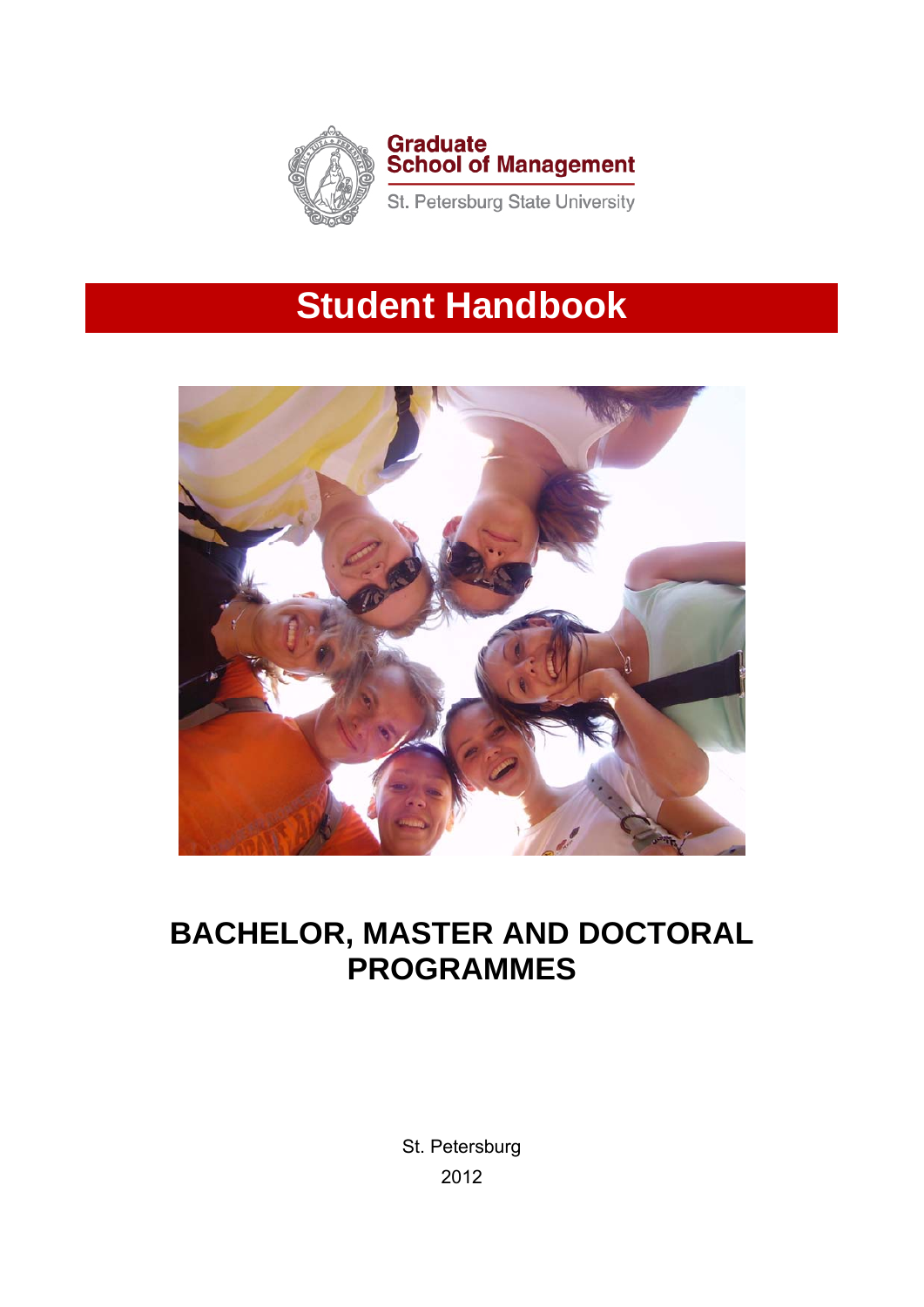All the information contained in this handbook is based on the University Charter, Rules of study and other University rules and regulations valid at the moment of publication. All changes will be shown on the GSOM website if possible. This however does not relieve the student of his/her individual responsibility to familiarize him/herself with the updates of University rules and regulations.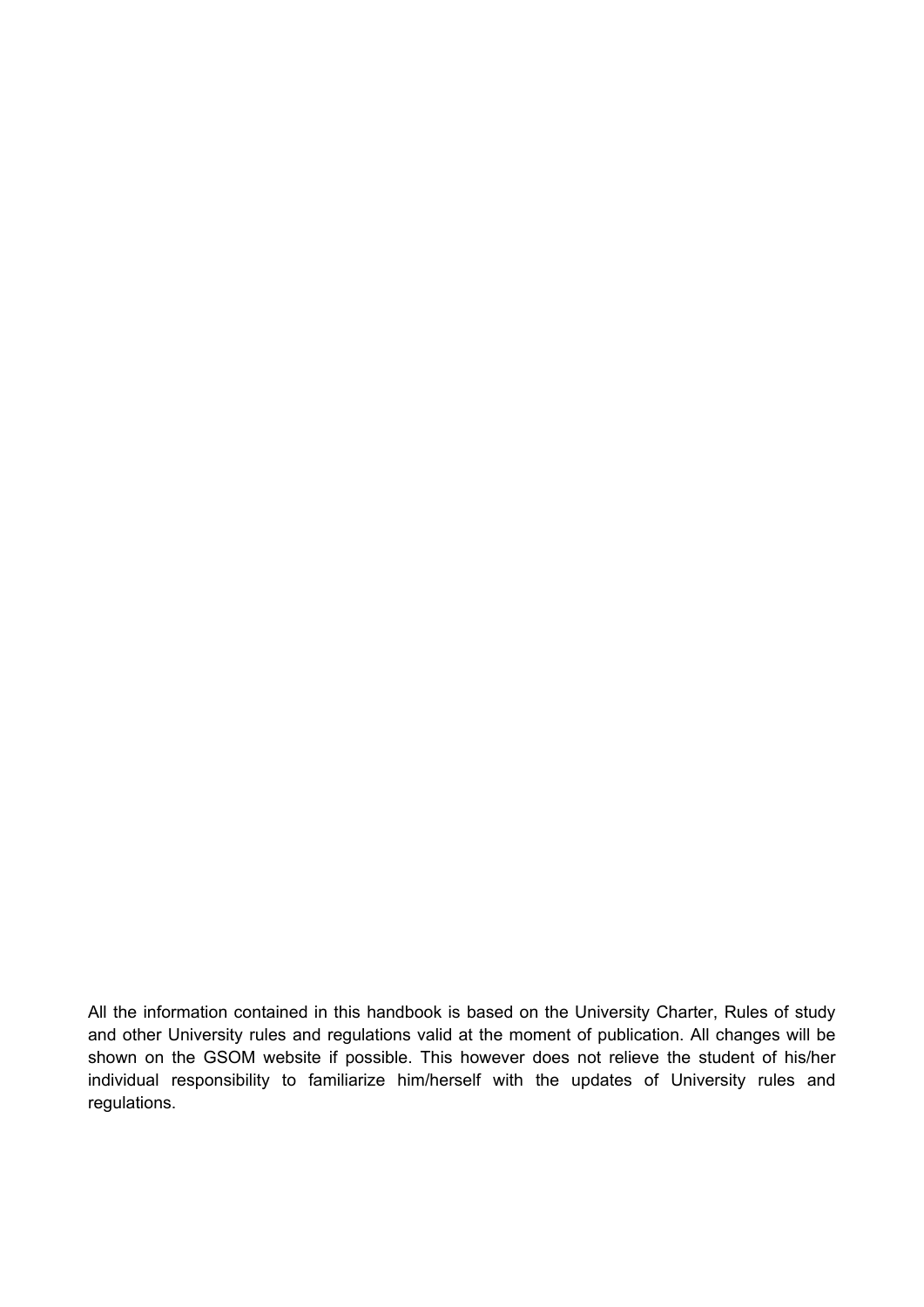# **CONTENTS**

| International Office | 26 |
|----------------------|----|
|                      |    |
|                      |    |
|                      |    |
|                      |    |
|                      |    |
|                      |    |
|                      |    |
|                      |    |
|                      |    |
|                      |    |
|                      |    |
|                      |    |
|                      |    |
|                      |    |
|                      |    |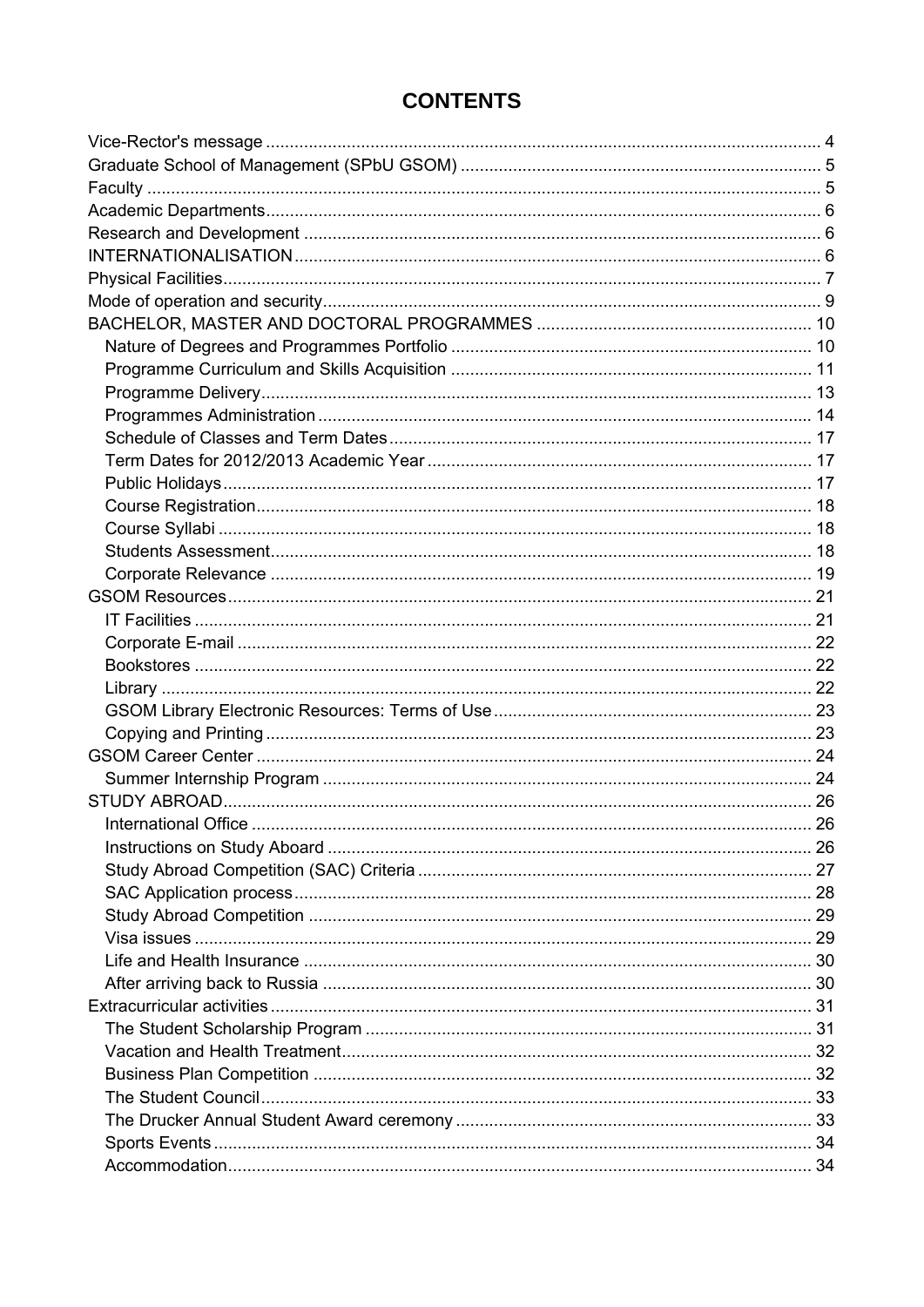#### **VICE-RECTOR'S MESSAGE**



Saint Petersburg University Graduate School of Management is located in the city founded in 1703 as Russia's "window to Europe" by the outstanding Russian reformer – Peter the Great. In March 1697 he became the first Russian Tsar to undertake a historic trip to a number of Western European countries which resulted in systemic reforms of the Russian state. Those reforms gave rise to Russia's global competitiveness – and today one might call this strategy on Peter the Great's part as "going global".

This historical excursus may be a good metaphor to introduce you to St. Petersburg University GSOM. It was started from scratch in

1993 as the first business school inside a major national university in order to support Russia's transition to a market economy, and in partnerships with Haas School of Business, UC Berkeley and several international and local companies, led by Procter & Gamble. After 18 years of dynamic growth GSOM today is the leading and most internationally recognized Russian business school, and is pressing forward with strong support from the Russian government and national and global business communities to become a world-class school of management.

While in the time of Peter the Great the main subjects for Russians to study abroad were shipbuilding and military science, in the 21st century advances in management and the human capital factor are key to the country's economic growth and competitiveness. We at Saint Petersburg University GSOM present learning opportunities in a large spectrum of degree programs in management – from Bachelor to EMBA. All these programs are designed and delivered (many of them in English) in collaboration with leading international business schools, especially those belonging to the CEMS, PIM, GBSN, EABiS, and GRLI global networks where our school is the only Russian member.

Faculty development and research capabilities are top priorities for the implementation of GSOM's ambitious competitive strategy. Our faculty is well known for its teaching excellence, and its research productivity (measured by publications in top international journals) is growing at an impressive rate. Our school is also unique in having its own (and the largest) collection of Russian cases registered at ECCH.

Among the main foundations for GSOM's further growth are its traditionally strong and diversified corporate connections. About 150 companies provide internships for our students.

Many Russian and international business leaders are guest speakers at GSOM, provide other valuable resources for its development, and recruit its graduates.

This handbook will provide you with more information on St. Petersburg University GSOM. I would like to invite you to become part of this innovative international institution.

#### *Professor Valery S. Katkalo*

*Vice-Rector, St.Petersburg University and Dean, Graduate School of Management*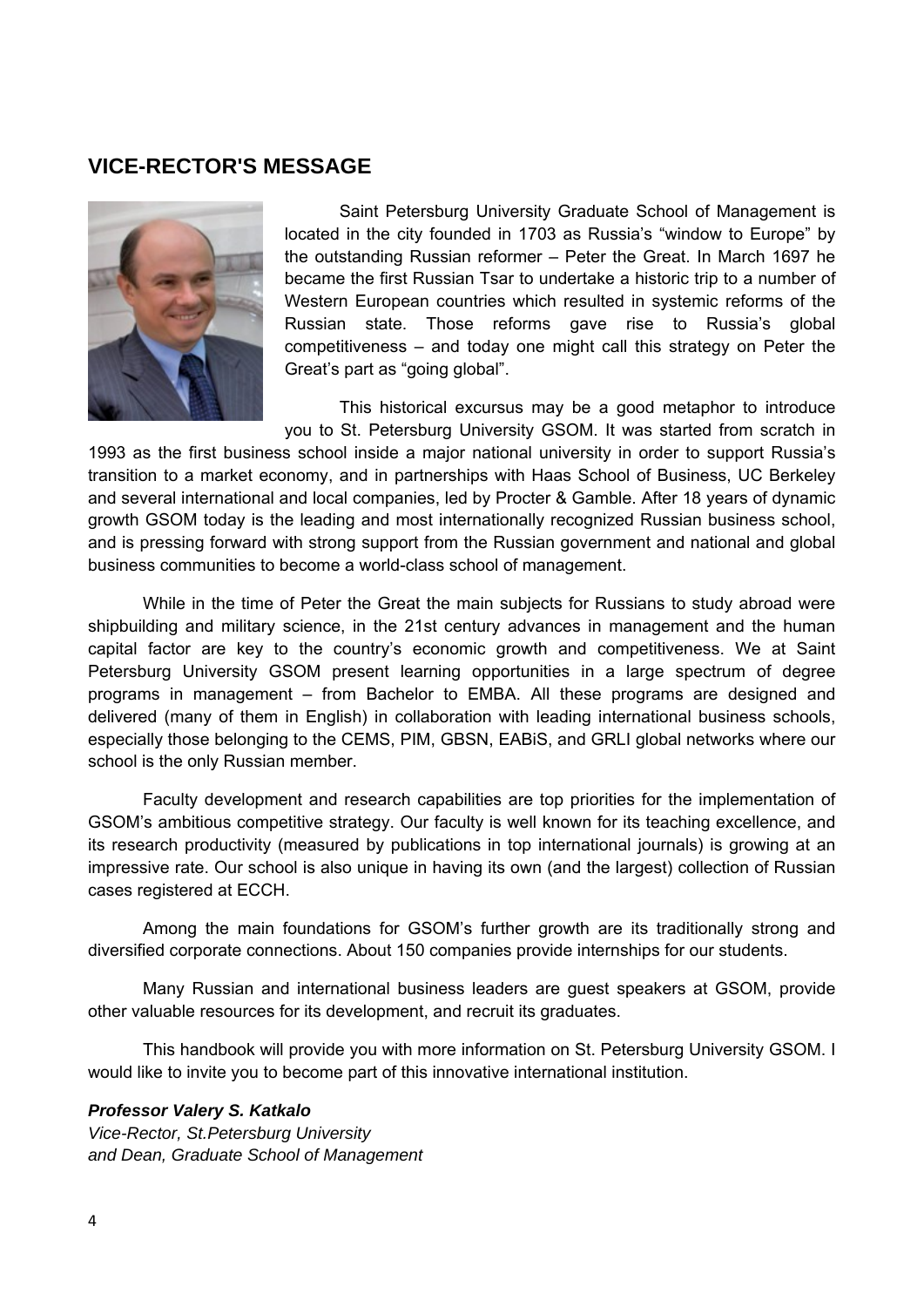# **GRADUATE SCHOOL OF MANAGEMENT (SPBU GSOM)**

The School of Management at St. Petersburg University was launched in 1993 in partnership with Haas School of Business at UC Berkeley – with 4 full-time professors and 33 Bachelor students.

- Russian Business School with a global vision;
- #1 Business School in Russia;
- #2 Business School in Eastern Europe;
- 48 international academic partners;
- 1 200 students:
- 4 research centres;
- Member of: CEMS, PIM, GBSN, GMAC, EABIS, GRLI;









• The GSOM Bachelor of Management Degree programme is accredited by EFMD EPAS, and GSOM Executive Programs by AMBA, the Association of MBAs.

Mission: 'To educate and develop a national managerial elite able meet the challenges of increasing Russia's competitiveness in the knowledge economy of the 21<sup>st</sup> century.'

http://gsom.spbu.ru

# **FACULTY**

Highly qualified, research-oriented, internationally-minded and close to business world faculty is the core asset of GSOM. Continuous development and further internationalization of faculty and staff have been among the priorities of GSOM from its inception.

The vast majority of GSOM's Russian faculty have completed study and/or research programmes at top European and North American universities or business schools (incl. UC Berkeley, Columbia, Duke, and Harvard Universities, MIT, HEC-Paris, LBS, ESADE, Bocconi University, CBS). About 60% of GSOM FT faculty have experience of teaching abroad in North American, European, Asian universities or at GSOM (MIB, MITIM, Bachelor, DD EMBA programmes) with English-language courses. Additionally, many faculty members regularly participate and present research papers at international conferences and seminars. Details of faculty participation in international conferences and seminars, as well as their teaching and study experiences abroad will be available in the Base room.

GSOM professors are well connected with the practical world of business and management through a variety of forms, including management consulting, case writing, memberships on the boards of directors, regular supervision of students' projects in companies, business simulation games and business plan competitions, teaching in executive education programmes.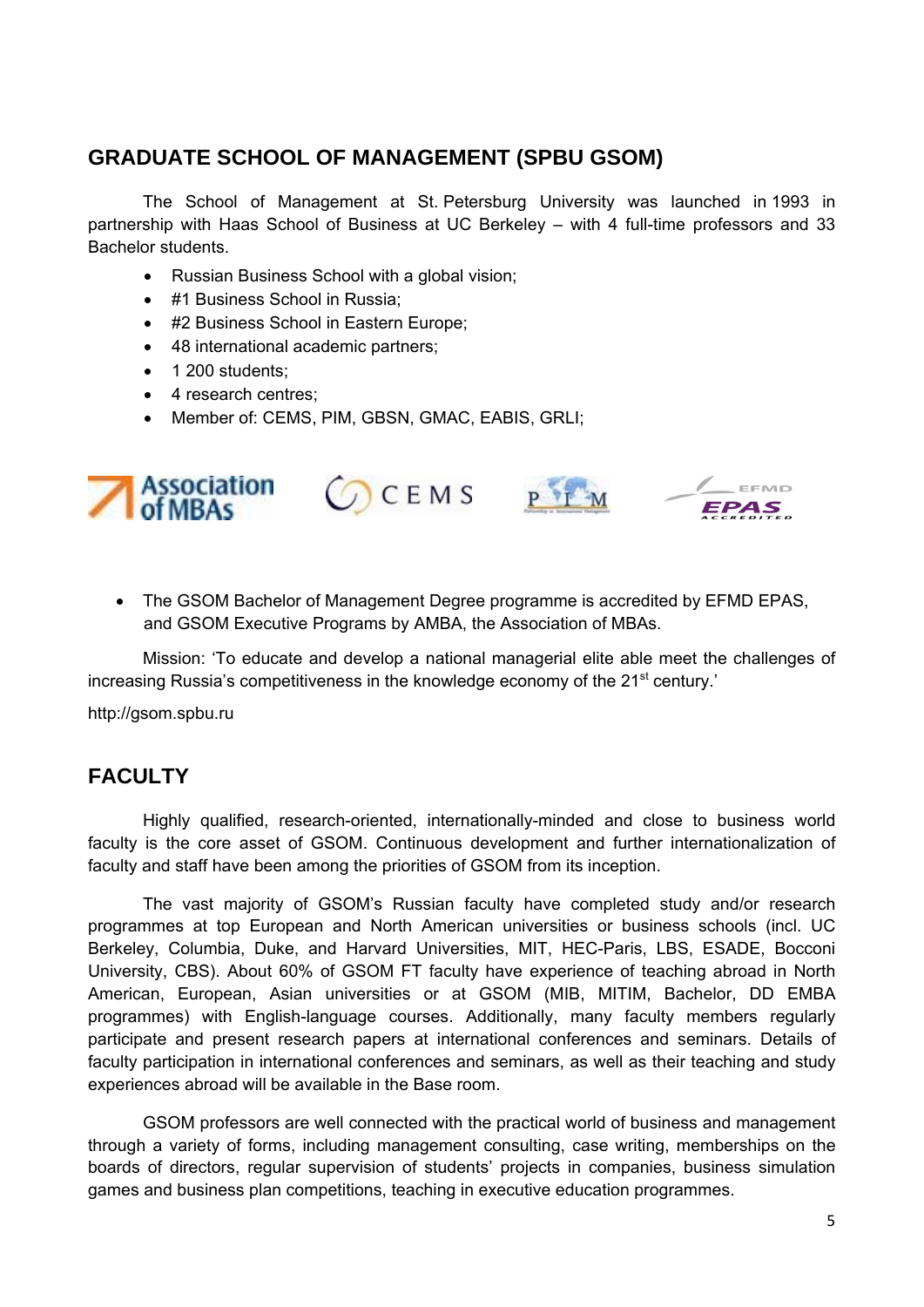The GSOM faculty is divided into four major groups: core faculty, adjunct faculty, faculty from other parts of SPbSU, and visiting faculty. There are 64 faculty at GSOM.

Student counseling with regard to academic achievements is performed by faculty during regular office hours that are held at least once a week by every professor. These consultations for students are integral part of faculty workload; but faculty are ready to provide support not only during office hours, but after classes and via e-mail. The detailed information about each professor is available at GSOM web-site: http://www.gsom.pu.ru/faculty/

# **ACADEMIC DEPARTMENTS**

GSOM core faculty specialize in a number of subject areas represented in the following 7 academic departments: Finance & Accounting, Information Technologies in Management, Marketing, Operations Management, Organizational Behaviour & Human Resource Management, Public Administration, and Strategic & International Management, all managed by Department Heads. Department Heads take care of the induction and mentoring of newly hired faculty. Department Heads are in regular and constructive dialogue with the Programme Directors on planning for faculty resources to deliver courses in the department's subject area for a particular Programme. In this sense, Programme Directors serve as principal customers for faculty resources.

# **RESEARCH AND DEVELOPMENT**

Graduate School of Management SPbU research activities are presented in the form of organized research as well as individual research projects. Since its foundation in 1993, the School has developed 4 priority research areas, in entrepreneurship, corporate social responsibility, strategic marketing and innovations, as well as international logistics and supply chain management. Correspondingly, there are four academic research centres established at GSOM:

- Centre for Entrepreneurship,
- PwC Centre for Corporate Social Responsibility,
- Centre for Strategic Marketing and Innovations,
- Deutsche Bahn and Russian Railways Centre for International Logistics and Supply Chain Management.

The centres have accumulated unique expertise in their discipline areas and produce a substantial share of high quality research output of the School, including publications in top-ranked journals in the ABS list. In addition, there is a Case Development Centre which is instrumental in promoting GSOM as a leading centre of case study research.

More detailed information on research and development can be found at GSOM web-site: http://www.gsom.pu.ru/research/

# **INTERNATIONALISATION**

As the SPbU front-runner in internationalization, GSOM is a role model. It can clearly demonstrate the benefits gained through its efforts in this area, which has been an important source of impetus and aid to the very development of the school and its programmes. From the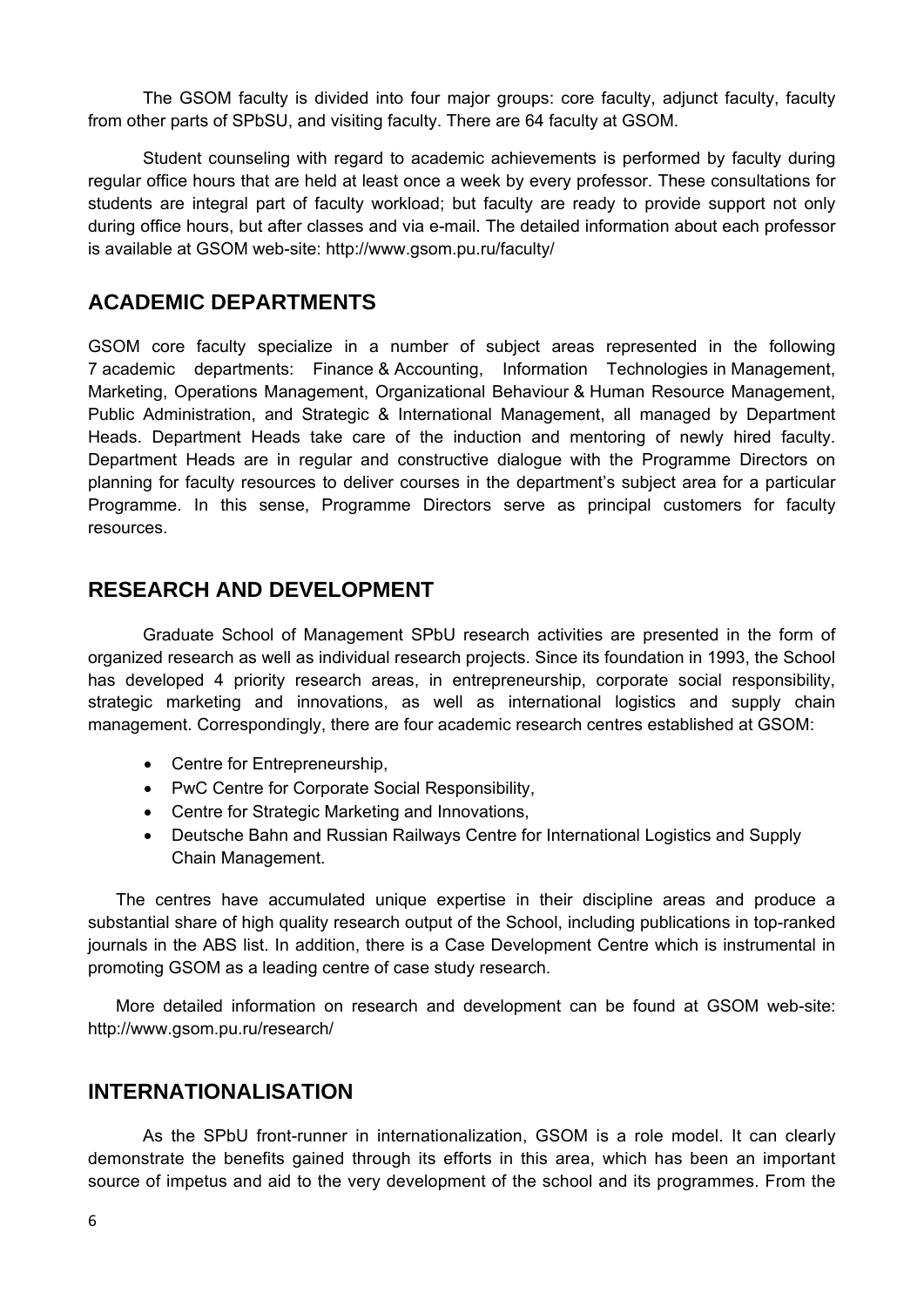beginning, both in the composition of its first Advisory Board and in the definition of international standards for its programmes, the school has given first priority to being able to meet high standards. Going into its 20th year, GSOM is now accredited by AMBA (for MBA) and EPAS (for the Bachelor program), and has become a member of two of international business education's most valued networks: CEMS and PIM. It has strengthened its international Advisory Board and the important institutional cooperation with its corporate members on the development and quality assurance of its programmes as well as their substantial financial contribution to the school. It has given a clear signal on the importance that it attaches to international experience as part of the higher educational process by designing all of its Master programmes with a compulsory period of study abroad and has systematically worked for partnership agreements with schools of high reputation (now almost 50) in order to both give its students access to this experience as well as being able to bring exchange students into its classrooms with their international perspective. The number of joint and double degree programmes and other educational projects with top international schools is unprecedented for Russian management education.

There have of course been – and are still- challenges to face: its early-mover advantage in the establishment of Double Degrees has met a (hopefully) temporary set-back in the form of the national policy of the required nostrification of the partner school students' Bachelor degrees before they can be admitted to a Russian master program; and as a business school working with the question of good management practice, it must successfully find ways of developing its programmes and staff while working within the framework of a highly bureaucratic system. One of the conditions for success in working internationally has always been the ability to work within various, sometimes conflicting, sets of national and international rules. In spite of these challenges, the results already gained by the school through its international efforts speak for themselves and will continue to be a highly motivating force for the work still to be done.

# **PHYSICAL FACILITIES**

Being an integral part of SPbU, the School uses facilities allotted by the University and is accountable for their maintenance. The School is based in two fully renovated buildings (3 km away from each other) in the centre of St. Petersburg with the total area of 11 200 sq. m.:

16, Dekabristov pereulok (since 1993), 1–3, Volkhovsky pereulok (since 2002).

Both buildings comprise lecture halls and other auditoriums, office space, IT-infrastructure (incl. computer labs), library facilities, language labs, recreation areas, cafes etc. All classrooms are equipped with PCs and multimedia devices (IBM and HP computers, multimedia projectors etc.). All students, faculty and staff have internet access through PCs installed in computer labs, libraries and recreation areas and through personal computers via Wi-Fi network covering both buildings.

The classroom spectrum includes 10 seminar rooms (8-20 seats), 19 regular classrooms and auditoriums (30-80 seats), a large lecture hall (245 seats) and a gala hall (100 seats, used mainly for guest lectures and company presentations). Most classes of the Bachelor programme take place in Dekabristov pereulok. Master, Doctoral, MBA and Executive Education programmes are held in the building with more sophisticated facilities in Volkhovsky pereulok. There are two managers responsible among others for timetables and coordination of classroom needs in each of the buildings.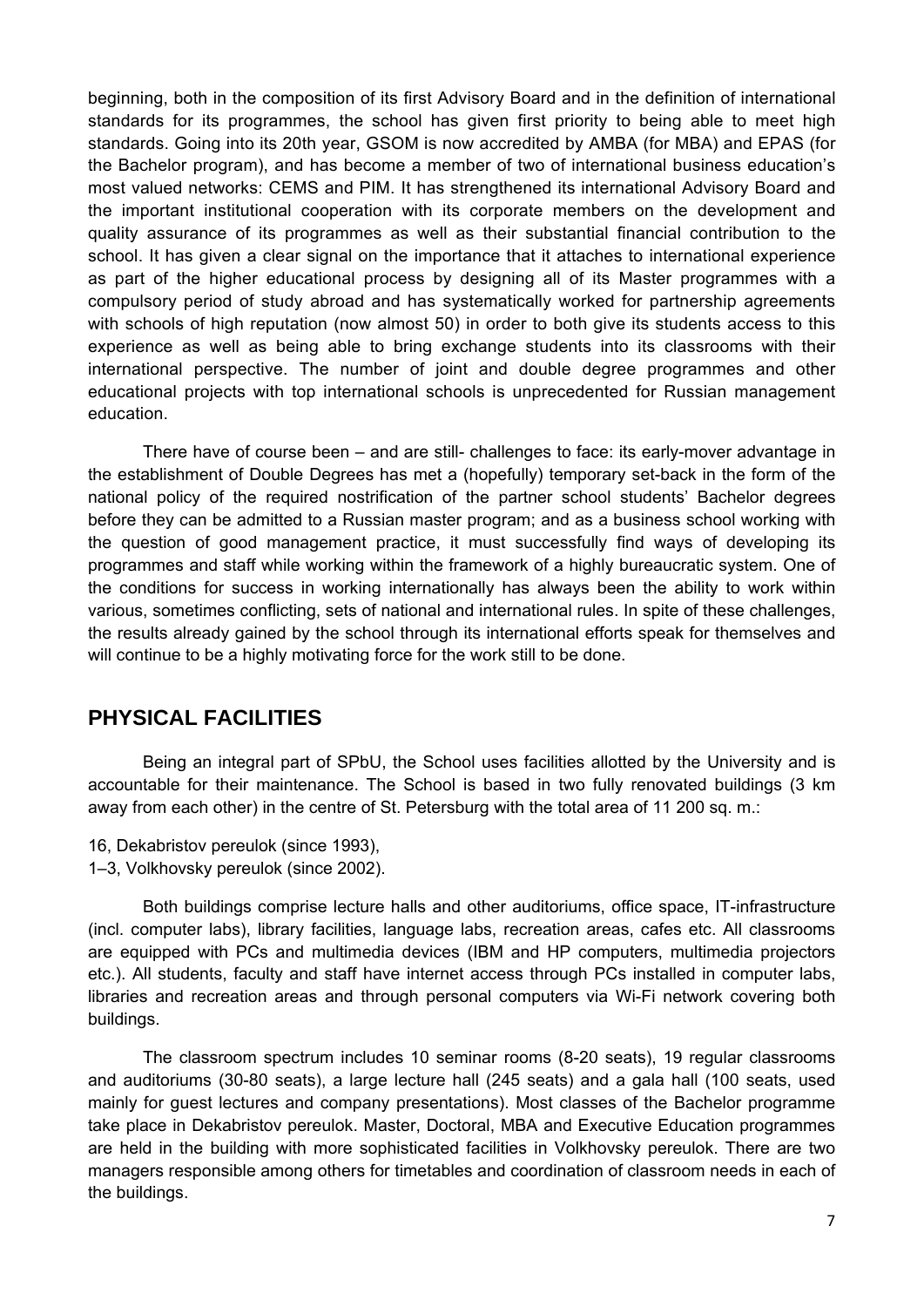# **St. Petersburg University GSOM classroom spectrum, 2011/2012**

|                    | 16, Dekabristov pereulok       | 1-3, Volkhovsky pereulok   |
|--------------------|--------------------------------|----------------------------|
| Auditoriums        | 2 rooms (64-80 seats each);    | 1 room $(60$ seats);       |
|                    | Grand lecture hall (245 seats) | Gala hall* (100 seats)     |
| Regular classrooms | 8 rooms (48-56 seats each)     | 8 rooms (30-46 seats each) |
| Seminar rooms      | 8 rooms (20 seats each)        | 3 rooms (8-18 seats each)  |
| <b>Total</b>       | 19 rooms (981 seats)           | 12 rooms (414 seats)       |
| Language labs      | 3 labs (12-14 seats each)      | 2 labs (8 seats each)      |
| Computer labs      | 3 labs (16-34 seats each)      | 2 labs (23-29 seats each)  |
| <b>Grand total</b> | 25 rooms (1 098 seats)         | 15 rooms (482 seats)       |

# **SPbU and GSOM locations**

| #              | Name and address                                                                                                                                                    | Phone<br>number            | Transport                                                                                                                                                                                |  |
|----------------|---------------------------------------------------------------------------------------------------------------------------------------------------------------------|----------------------------|------------------------------------------------------------------------------------------------------------------------------------------------------------------------------------------|--|
| $\mathbf{1}$   | <b>GSOM Main building &amp;</b><br><b>Master programs</b><br>199004 St. Petersburg<br>3, Volkhovsky pereulok                                                        | +7 (812) 323-<br>84-56     | Bus: 1, 6, 24, 47, 128<br>Trolleybus: 1<br>Commercial bus & mini-bus: K10, K30,<br>K120, K175, K183, K273, K249A, K298<br>Trams: 6, 40<br>Closest metro: 'Vasileostrovskaya'<br>(0.9 km) |  |
| $\overline{2}$ | <b>GSOM Bachelor programs</b><br>building<br>199155 St. Petersburg<br>16, Dekabristov pereulok                                                                      | +7 (812) 350-<br>04-06     | Bus: 41, 42, 100, 128, 151, 152<br>Commercial bus & mini-bus: K175,<br>K309, K359A, K359B<br>Closest metro: 'Primorskaya' (0.9 km)                                                       |  |
| 3              | <b>SPbU Main building</b><br>199034 St. Petersburg<br>7, Universitetskaya<br>naberezhnaya                                                                           | +7 (812) 328-<br>$20 - 00$ | Bus: 7, 24, 47<br>Trolleybus: 1, 10, 11<br>Commercial bus & mini-bus: K209<br>Closest metro: 'Admiralteyskaya' (1 km,<br>across the bridge), 'Vasileostrovskaya<br>$(1.2 \text{ km})$    |  |
|                | <b>Student Dormitory #1</b><br>(location where You pay the<br>rent owed after picking up the<br>invoice)<br>199226 St. Petersburg<br>20/1, Korablestroiteley ulitsa | +7 (812) 356-<br>06-62     | Bus: 7, 41, 42, 128, 151, 152, 158                                                                                                                                                       |  |
| $\overline{4}$ | <b>Student Dormitory #2</b><br>(location to pick up invoice for<br>DORM ROOM payment<br>199226 St. Petersburg<br>20/2, Korablestroiteley ulitsa                     | +7 (812) 355-<br>36-74     | Trolleybus: 9, 11<br>Commercial bus & mini-bus: K30, K32,<br>K62, K124, K162, K183, K248<br>Closest metro: 'Primorskaya' (1.3 km)                                                        |  |
|                | <b>Student Dormitory #3</b><br>199226 St. Petersburg<br>20/3, Korablestroiteley ulitsa                                                                              | +7 (812) 355-<br>$31 - 26$ |                                                                                                                                                                                          |  |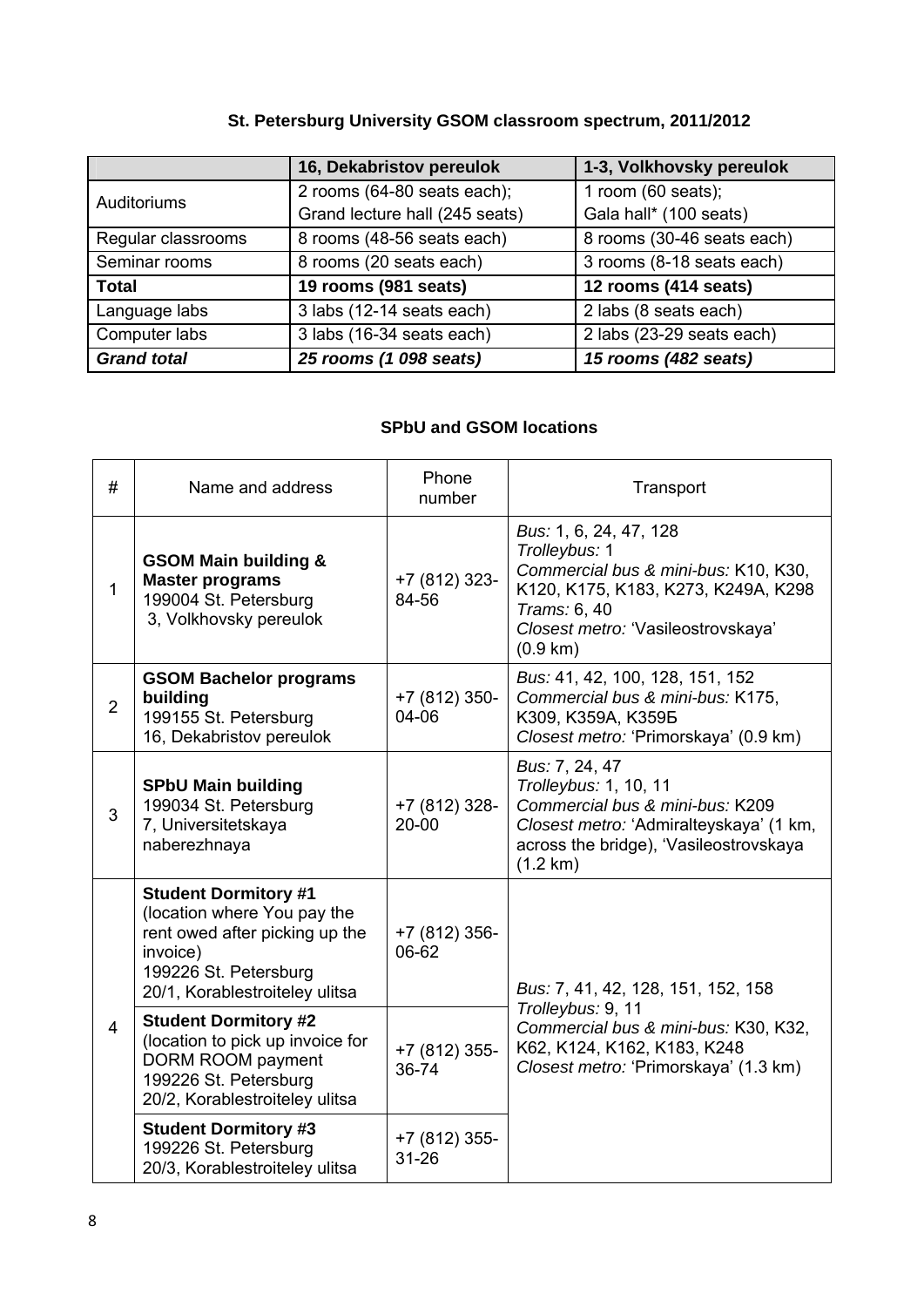# **MODE OF OPERATION AND SECURITY**

Entrance in SPbU GSOM buildings is accomplished by using card-pass, which is given to every student on his first day at the school. In case a student has left his card at home he can be allowed to enter the building on the basis of his student ID card. If broken, lost or damaged the card can be issued again on the student's request. In this case it is necessary to pay 260 rubles for the duplicate. After graduation or if expelled from the University a student should return the card to the programme office.

There is access to GSOM buildings: from 8.00 a.m. – until 22.00 p.m. (Monday – Saturday). Students are not allowed into the classrooms in their overclothes, which should be left ., in the cloakrooms. The working hours of the cloakrooms are from 8:30 a.m. till 7 p.m. at Dekabristov Pereulok, 16 and till 10p.m. at Volkhovskiy pereulok, 3.

The safety of all University departments as well as GSOM buildings is controlled by the University Security Division. GSOM buildings are equipped with systems for video surveillance and fire safety.



In case of emergency it is necessary to immediately inform the guards of the building and dial emergency number: **112**.

First-aid kits can be found in the Maintenance Department in room 201 at Dekabristov Pereulok, 16 and room 120 at Volkhovskiy pereulok, 3.

Dekabristov Pereulok, 16 St. Petersburg, 199155, Russia, Metro st. «Primorskaya»



Volkhovskiy pereulok, 3 St. Petersburg, 199004, Russia Metro st. «Sportivnaya», «Vasileostrovskaya»



www.gsom.pu.ru



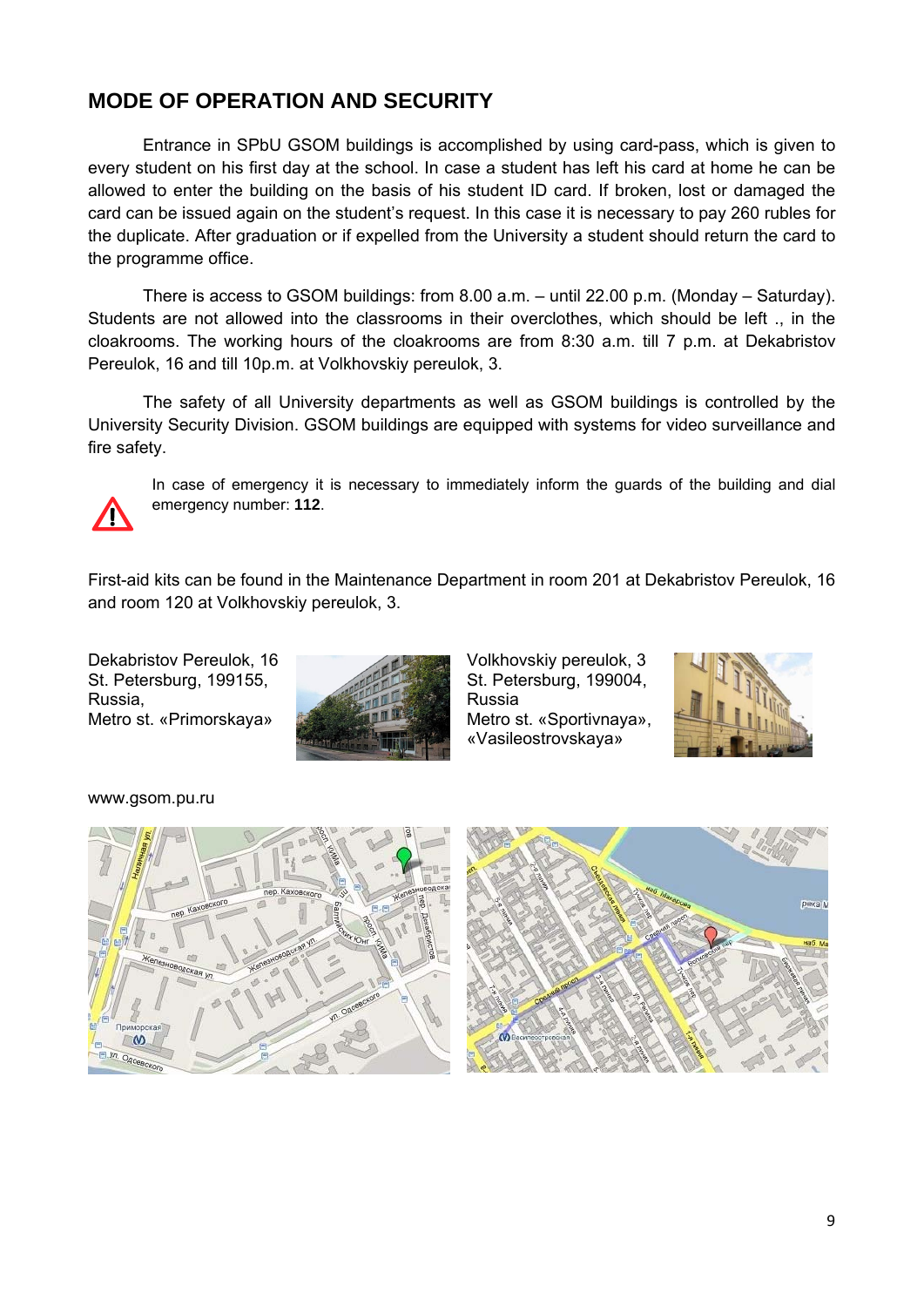# **BACHELOR, MASTER AND DOCTORAL PROGRAMMES**

#### **Nature of Degrees and Programmes Portfolio**

The graduates of bachelor and master programmes obtain their respective degrees from St. Petersburg University. Their diplomas allow either continuing education at an upper level in the Russian Federation or abroad, or starting their job careers.

All programmes are fully compatible with European standards; with all workload assessment is based on the ECTS. The diplomas and diploma supplements of St. Petersburg University are provided in Russian and English.

Master students have the opportunity to enrol in double degree programmes with top international business schools, including some of the global leaders offering Master in Management education.

The qualification obtained in the Doctoral Program is confirmed by passing comprehensive examinations in foreign language, philosophy of science and specialty. Doctoral thesis defence provides qualification of "Candidate of Science in Economics".

#### *Bachelor Programmes Portfolio* consists of two programmes

#### *1. Bachelor of Management Program*

- Areas of Concentration:
	- International Management
	- Marketing
	- Financial Management
	- Information Management
	- Human Resource Management
	- **Logistics**

#### *2. Bachelor of Public Administration Program*

• Duration of study — 4 yearsFormat — full-timeLanguage of instruction — Russian (with a number of electives taught in English)Bachelor Degree confirmed by the state diploma from St. Petersburg UniversityWorkload — Measured in ECTS (European Credit Transfer and Accumulation System). Total 240 ECTS

#### *Master Programmes Portfolio*

#### *1. International Business*

Concentrations:

- International Management
- International Logistics and Supply Chain Management
- International Technology and Innovation Management

#### *2. Corporate Finance*

*3. Information Technologies and Innovation Management*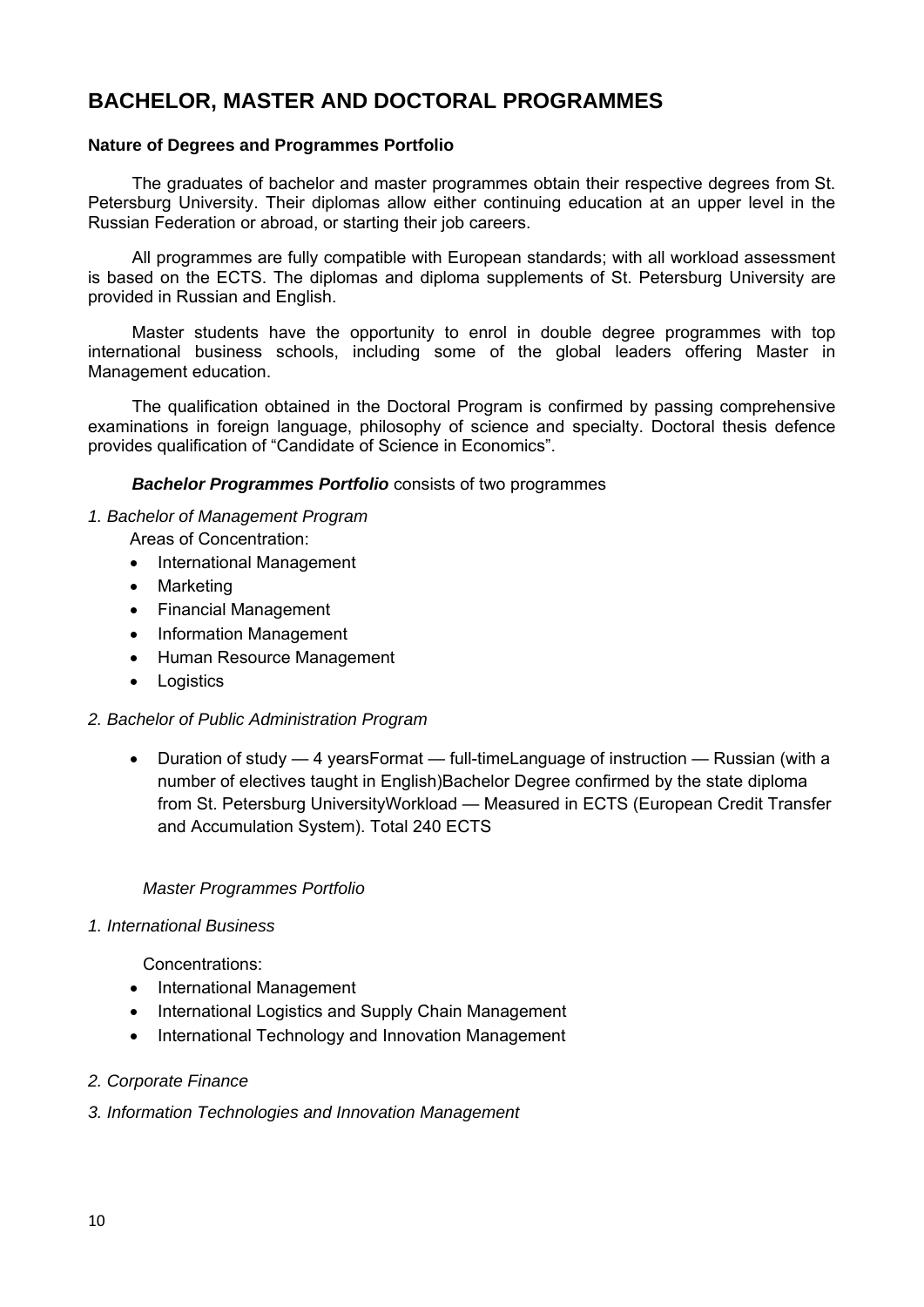Double degree options:

Students enrolled in the Master in International Business Program, Master in Information Technologies and Innovation Management and Master in Corporate Finance have the option of applying the CEMS MIM degree.

Students enrolled in Master in International Business Program or the Master in Information Technologies and Innovation Management have the option of applying for the Double Degree with Lappeenranta University of Technology.

Two Master Programmes are designed and delivered in partnership with global corporations:

- Master in Corporate Finance in partnership with Citi, and
- Master in Information and Technology Management in partnership with IBM.
	- $-$  Duration of study  $-2$  years
	- $-$  Format full-time
	- Language of instruction English
	- Master Degree confirmed by the state diploma from St. Petersburg University
	- Workload Measured in ECTS (European Credit Transfer and Accumulation System). Total 120 ECTS

*Doctotal Programme Portfolio* comprises

#### *1. Economics & Management of National Economy*

Fields of concentration

- Management
- Marketing
- Logistics

Programmes at a Glance:

- Duration of study 3 years
- Format full-time
- Language of instruction Russian and English
- Doctoral thesis defence provides qualification of "Candidate of Science in Economics".

#### **Programme Curriculum and Skills Acquisition**

All programmes use up-to-date formats of business education: discussions, cases, projects, teamwork, lectures, business simulations, and soft skills training. A wide range of elective courses is offered for building individual tracks based on student preferences.

*Bachelor programmes* are structured in a way that assumes the teaching of basic disciplines during the first two years of the programme when all courses are delivered in Russian. Starting from the 3<sup>rd</sup> year, concentration and non-concentration courses, taught in Russian and in English, allow the obtaining practical skills along with further intellectual development. In the 2012/2013 academic year GSOM will offer 22 electives (and 5 compulsory courses) taught in English (in 2007/08 just 12 electives).

The curricula of the *master programmes* include core courses in general management and concentration areas, electives, a research seminar, consulting project, in-company internship, second foreign language classes, and professional skills development. The required study of a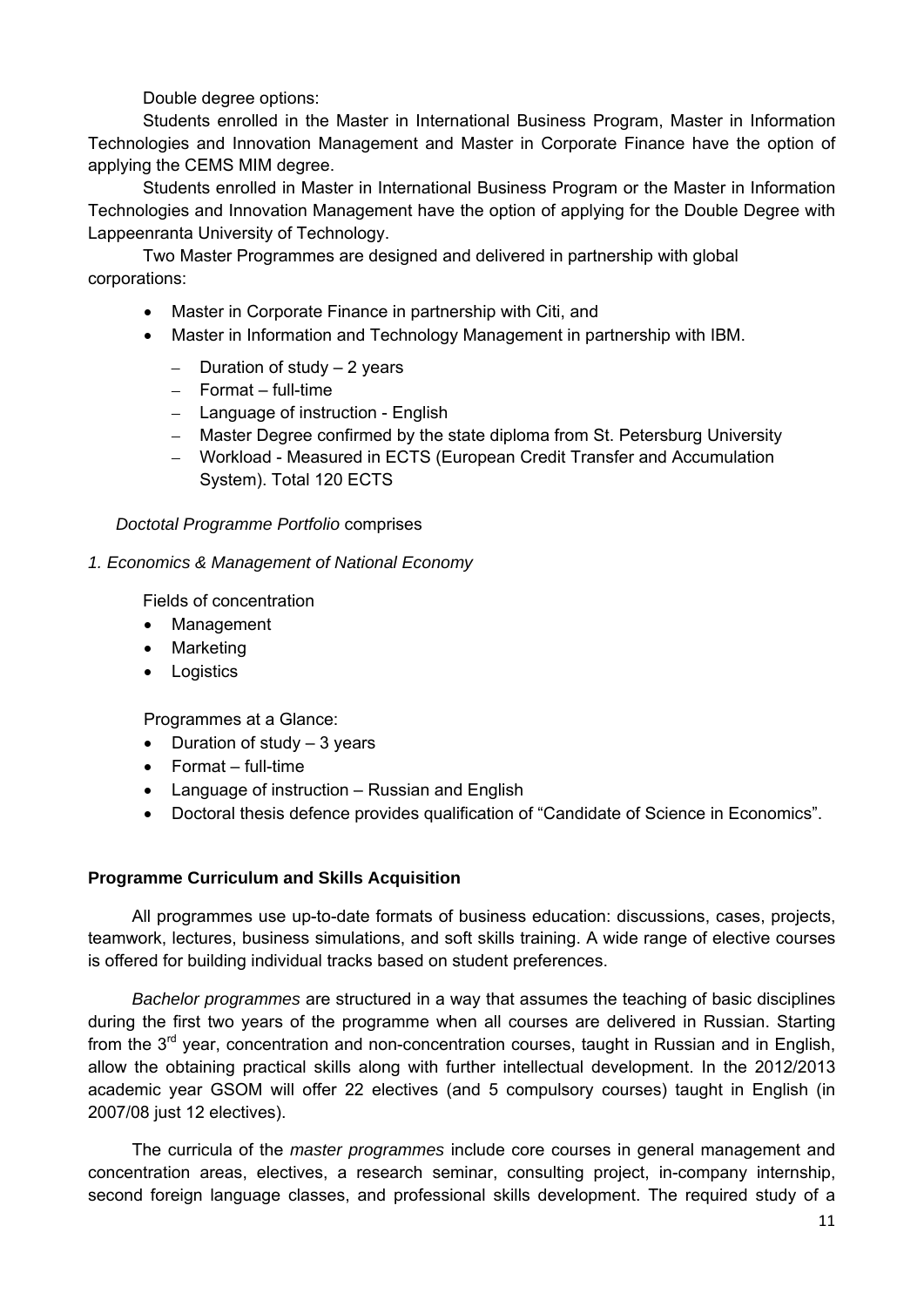second foreign language – a typical choice would be (but not limited to) French, German, or Spanish. Unique features of master programmes are a compulsory consulting project and an internship in leading Russian and international companies (examples include Sberbank, MTS, VTB, Gazpromneft, Russian Railways, Baltika, 3M, BCG, L'Oreal, DuPont, Heineken, KPMG, Nokia, etc.).

Considering that the structure of the *Doctoral program* curriculum at GSOM has been designed in an evolutionary way in order to achieve alignment with the best practices in doctoral education in terms of workload and course offer, the content of the program is aligned with the requirements of doctoral education in the leading business schools. The latter point is particularly important when considering existing agreements on doctoral student exchanges with partner schools.

In the case of our Doctoral Programme, international benchmarking has been undertaken over the last 10 years, resulting in the new curriculum introduced in 2009, with minor revisions made in 2010 and 2011. The program structure thus includes the following elements:

- General doctoral studies compulsory courses defined by the Federal regulations (Academic English and Philosophy and History of Science);
- Specialty core courses compulsory courses, defined at the school/university level for students of particular specialty;
- Major subject and research related courses elective courses, defined at the school/university level for students of particular specialization within specialty (e.g. management, marketing or logistics at GSOM doctoral program);
- Thesis writing;
- Compulsory research progress seminars and workshops;
- Annual presentation of research progress at departmental meetings (annual attestation);
- Teaching assistantship (min. 50 contact hours);
- Participation in leading international and Russian conferences;
- Final attestation (comprehensive examinations in foreign language, philosophy of science and specialty).

In bachelor programmes, skills acquisition is aimed at preparing students for their group projects by focusing on developing such skills as teamwork, presentation skills, negotiation skills and managing conflicts. After completion of these seminars students are ready to start their first group project – company SWOT-analysis. They have a group project during the second year (Business plan), as well as various projects in almost all courses, especially during their 3rd and 4th years. Besides, they complete an individual term paper in the third year of studies and a final project at the end of the fourth year. Bachelor students receive training in research in the form of the Research Seminar (for the preparation of a term paper), as well as training in literature and data search techniques in the 1st and 4th years of studies.

On the Master programmes students are aimed at obtaining skills through action learning, project work, tutorials, seminars, internships, case competitions, etc. A separate part of the curriculum is a consulting project (Business project for CEMS MIM students). The project requires a group of 4-6 students to work on a task set by a company. This part of the curriculum helps to develop analytical thinking, team work, leadership skills, strategic thinking, communication skills, etc. An internship that lasts for 6 weeks and is a core part of the curriculum helps to develop practical skills and is aimed at applying the theoretical background that students need to practice.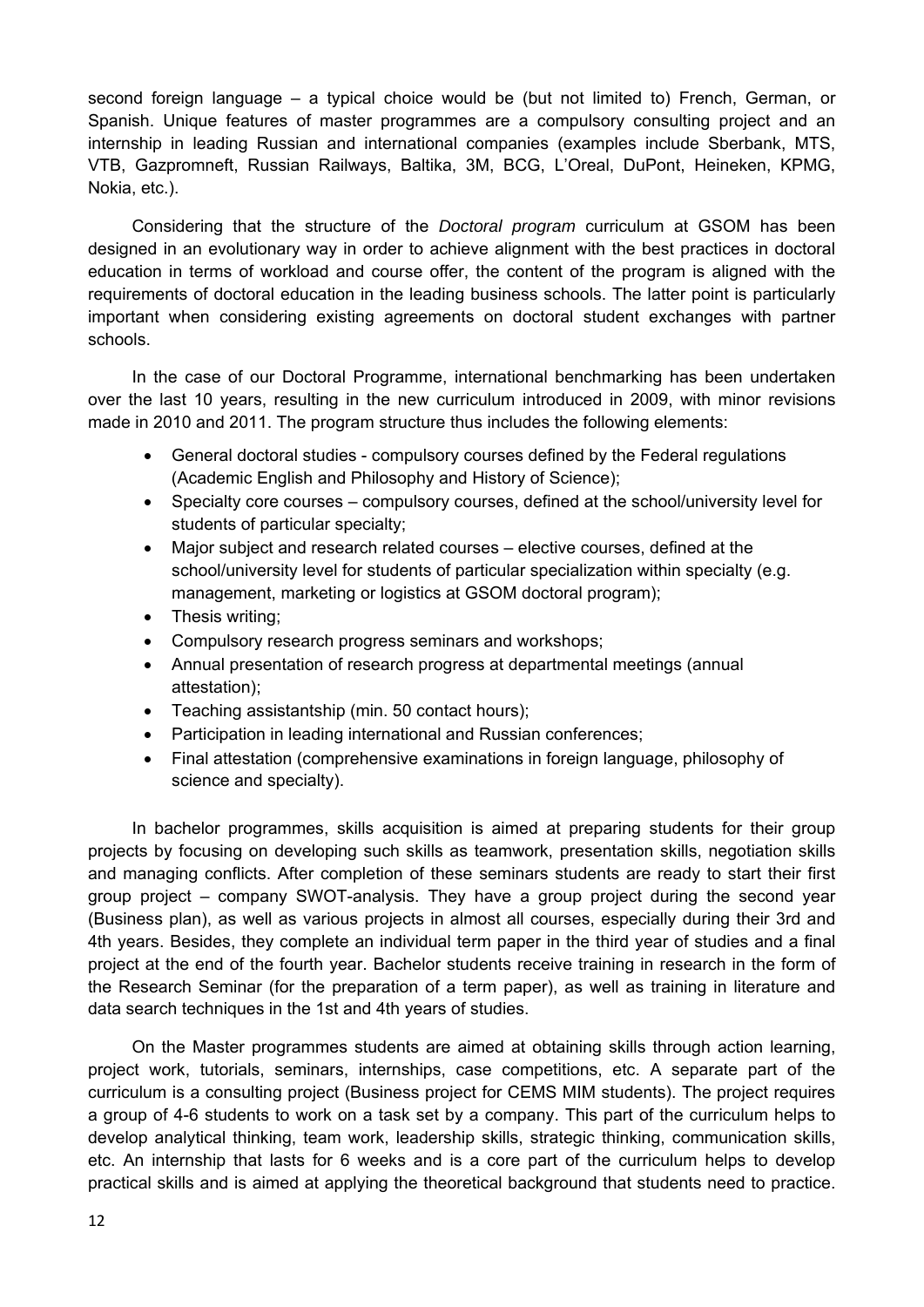All internships should be aligned with a student's Master programme and the selected concentration within it (to achieve specific ILO's). During the two years of their study, students participate in the course "Research seminar" where they develop the research skills that will be very helpful for them in preparation of their master thesis.

Within the curriculum the Manager's Professional skill seminars play a special role. These seminars are devoted to the development of soft skills. The following topics are covered within the seminars: "Presentation skills", "Business writing", "Group work". In 2012 a very important change has been made to the syllabus. A topic on "Corporate Social Responsibility Decisions" will be covered within the Manager's Professional skill seminars to extent this important topic for the students.

SPbU GSOM pays special attention to the development of the language skills of its students. The second foreign language is a core requirement within the Master in Management programs curriculum.

GSOM students participate in professional competitions (e.g. Business Plan competition) and business games (e.g. L'Oreal, Unilever, Henkel, BNP Paribas, and CIMA).

Skills acquisition at the Doctoral Programme is ensured by a combination of theoretical and methodological courses aimed at providing students with sound skills in research methods in economics and management. Most doctoral courses assume opportunities to adjust course assignments to the dissertation topics and apply acquired skills to working on the thesis within an individual project. Additional skills are developed via research and progress seminars presentations, including joint international doctoral seminars (doctoral seminar with Aalto University since January 2011, doctoral seminar in Logistics and SCM by DB and RZD Centre in International Logistics and Supply Chain Management (Aalto University, European Business School (Germany)) since 2011) as well as via additional doctoral seminars and courses on special subjects (for example, Publishing seminar, course of Advanced English for Researchers). Teaching and research assistantship constitutes compulsory part of the program, aiming at development of teaching and additional research skills (as working on research projects, project management, etc.).

#### **Programme Delivery**

All programmes are delivered on campus, based on face to face or written communication interaction with lecturers and business representatives. Class sizes are differentiated depending on the type of programme and course status: from lectures on core subjects (100+ students at bachelor, 60+ at master) to teaching electives (20-50 students), to seminars and tutorials (10-25 students). A lot of home assignments and group projects help to activate students' engagement and minimize passive transfer of knowledge.

The range of teaching methods at different programmes includes:

Lectures; Tutorials and seminars; Individual and group projects; Individual and group assignments; Case discussions; Business simulations.

While all these methods are used in bachelor and master programmes, albeit in different proportions, the Doctoral Programme teaching methods are more concentrated on a combination of lectures, group work, tutorials and discussion sessions.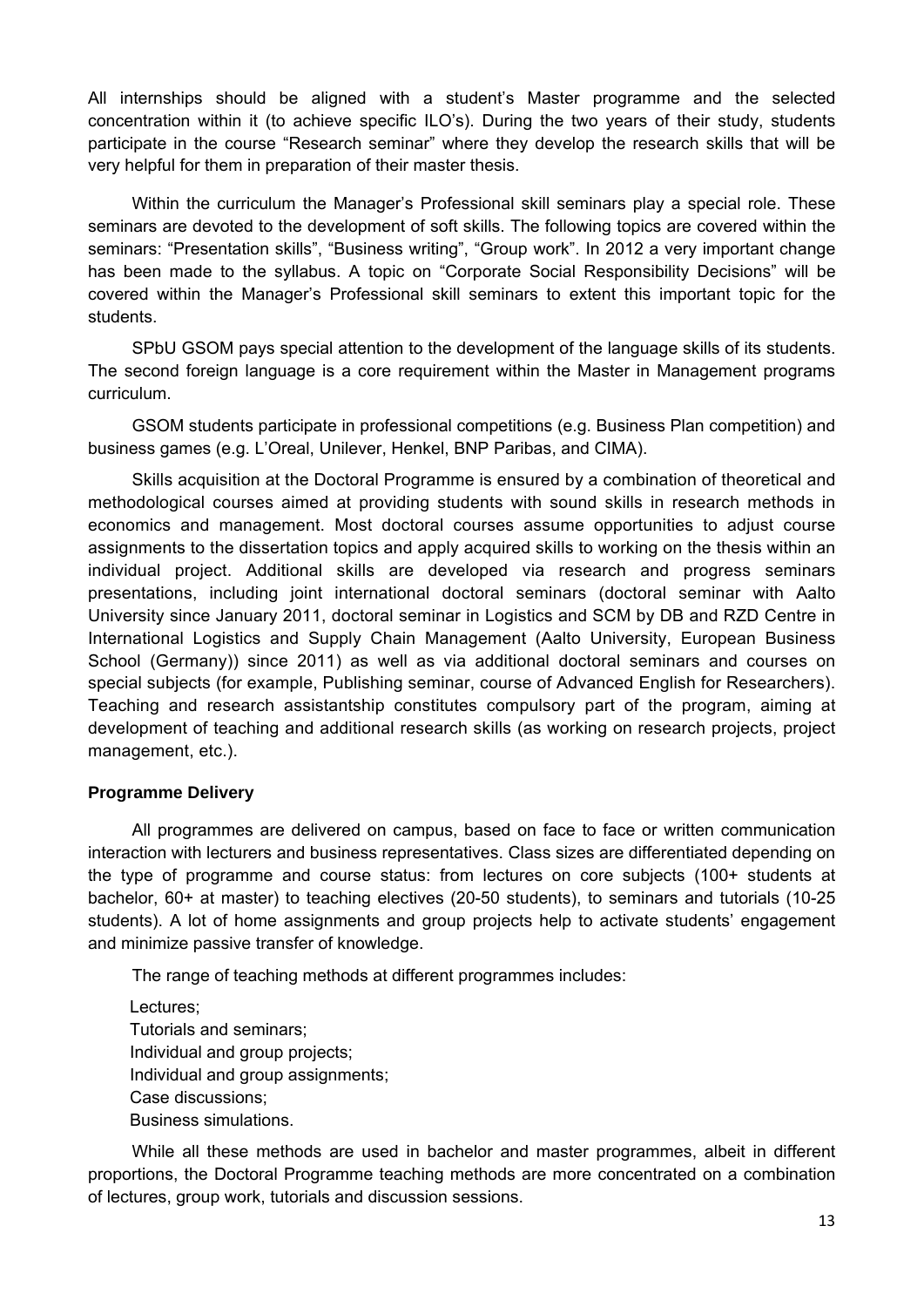The GSOM faculty actively use such teaching methods as problem-solving exercises, case studies, computer simulations and business games as well as modern learning technologies and teaching aids. To enable such teaching all GSOM classrooms are equipped with all necessary softand hardware required for various types of teaching modes. In particular, multimedia projectors, cameras and videoconferencing equipment, computers, dedicated computer and language labs, etc. are always available to GSOM students.

Videoconferencing is mostly used supplementary to regular classes and relates to international educational projects (like series of lectures on Corporate Governance provided by the World Bank and the TEMPUS project "Integrative Qualification in Electronic Government"). It is also used to deliver a collaborative course in Auditing with Babson College allowing two groups to study simultaneously in GSOM and Babson College.

All information about the programme is available through the web-site, and all information about individual courses is available through the Blackboard platform to all students who are registered for those particular courses. A short version of the course syllabus is available for each elective before the start of registration process.

#### **Programmes Administration**

#### *Bachelor Programmes*

Dekabristov Pereulok, 16 St. Petersburg, 199155 Phone: (812) 350 81 55 Fax: (812) 350 04 06

**Alexander I. Shatalov**  Alexander I: Shatalov<br>Director for Bachelor Programs shatalov@gsom.pu.ru

**Yulia B. Ilina** Associate Director for Bachelor Programs Third floor, room 307

**Olesya V. Kharyukova** Director's assistant Third floor, room 305

Study Affairs Phone: (812) 350 13 81 Fax: (812) 350 24 83 Office hours: Monday – Friday 10:00 – 18:00

#### **Olga V. Plotnikova**

| Associate Vice-Rector for Study Affairs | plotnikova@gsom.pu.ru |
|-----------------------------------------|-----------------------|
| Volkhovsky pereulok, 3, office 214      |                       |

#### **Svetlana L. Delnik**

Head for Study Affairs Second floor, room 206

**Svetlana V. Baraeva**

1 year students' support Second floor, room 206

jilina@gsom.pu.ru

kharyukova@gsom.pu.ru

delnik@gsom.pu.ru

baraeva@gsom.pu.ru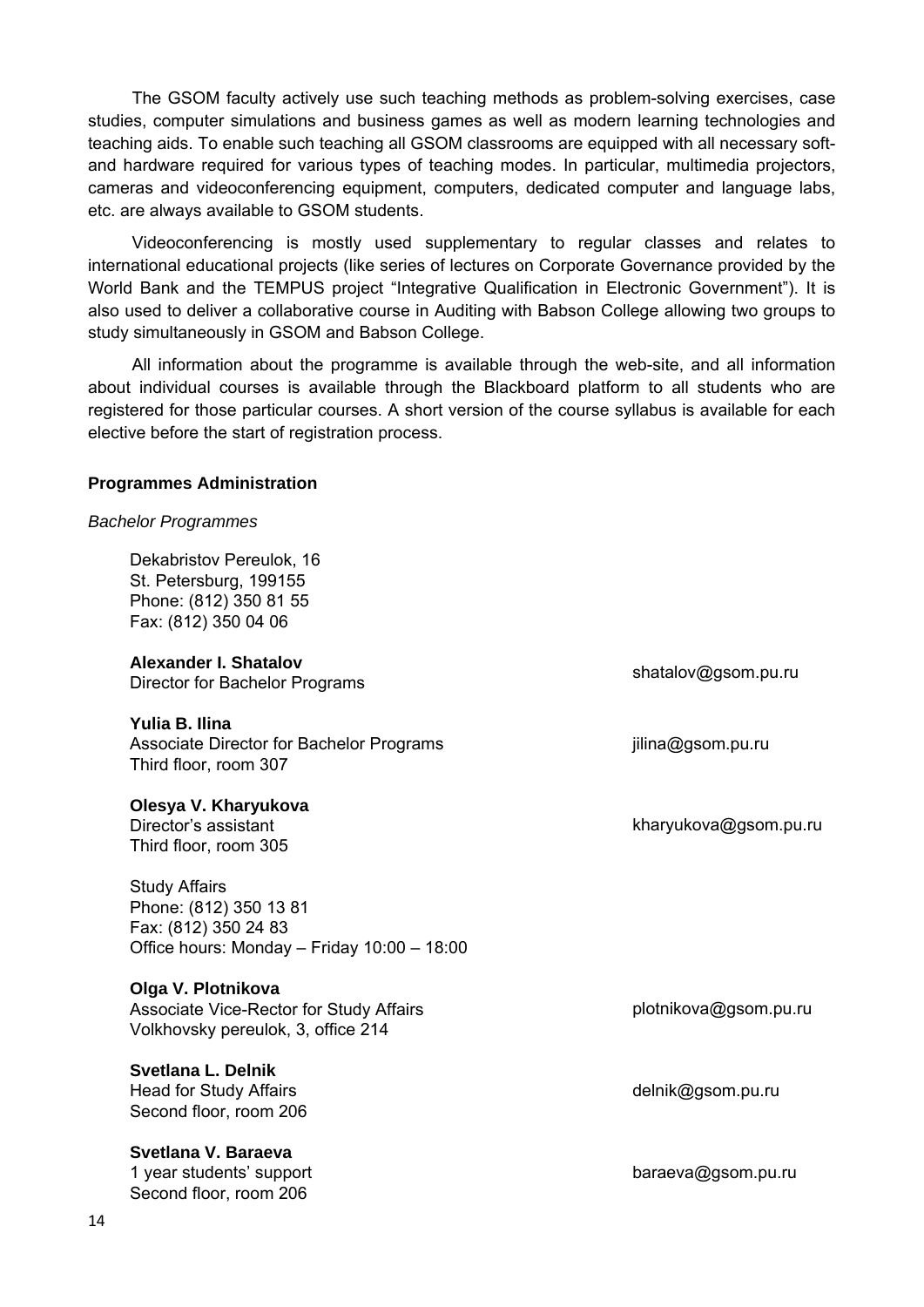| Kseniya O. Sitnikova     |
|--------------------------|
| 2 year students' support |
| Second floor, room 206   |

**Irina V. Dimakova** 3 year students' support Second floor, room 205

**Elena G. Mihailova** Classes scheduling Phone (812) 323 84 68

Second floor, room 202

Admission Phone/Fax: (812) 350 15 36

#### **Aleksander F. Denisov**

Associate Vice-Rector for Admission Office hours: Monday 10:00 – 18:00 Fourth floor, room 425

#### **Regina Ya. Chernomorets**

Manager for Admission and Marketing Office hours: Monday – Friday 10:00 – 18:00 First floor, room 121 Phone +7 (921) 886 14 44

#### *Master Programmes*

Phone: +7 (812) 323 8448 3 Volkhovsky Per., 2d Floor, Office 210 Office hours: Monday – Friday 10:00 – 18:00

#### **Konstantin V. Krotov**

Director, Master in Management Programs

**Tatiana A. Garanina** Associate Director for MIB and CEMS Programs

**Alexander V. Bukhvalov**  Head of Master in Corporate Finance Program

#### **Tatiana A. Gavrilova**

Head of Master in International Technology & Innovation Management Program

#### **Yury E.Blagov**

Head of Master in International Management Program by Global Alliance in Management Education CEMS

sitnikova@gsom.pu.ru

dimakova@gsom.pu.ru

mihailova@gsom.pu.ru

denisov@gsom.pu.ru

abitur@gsom.pu.ru

krotov@gsom.pu.ru

garanina@gsom.pu.ru

bukhvalova@gsom.pu.ru

#### gavrilova@gsom.pu.ru

blagov@gsom.pu.ru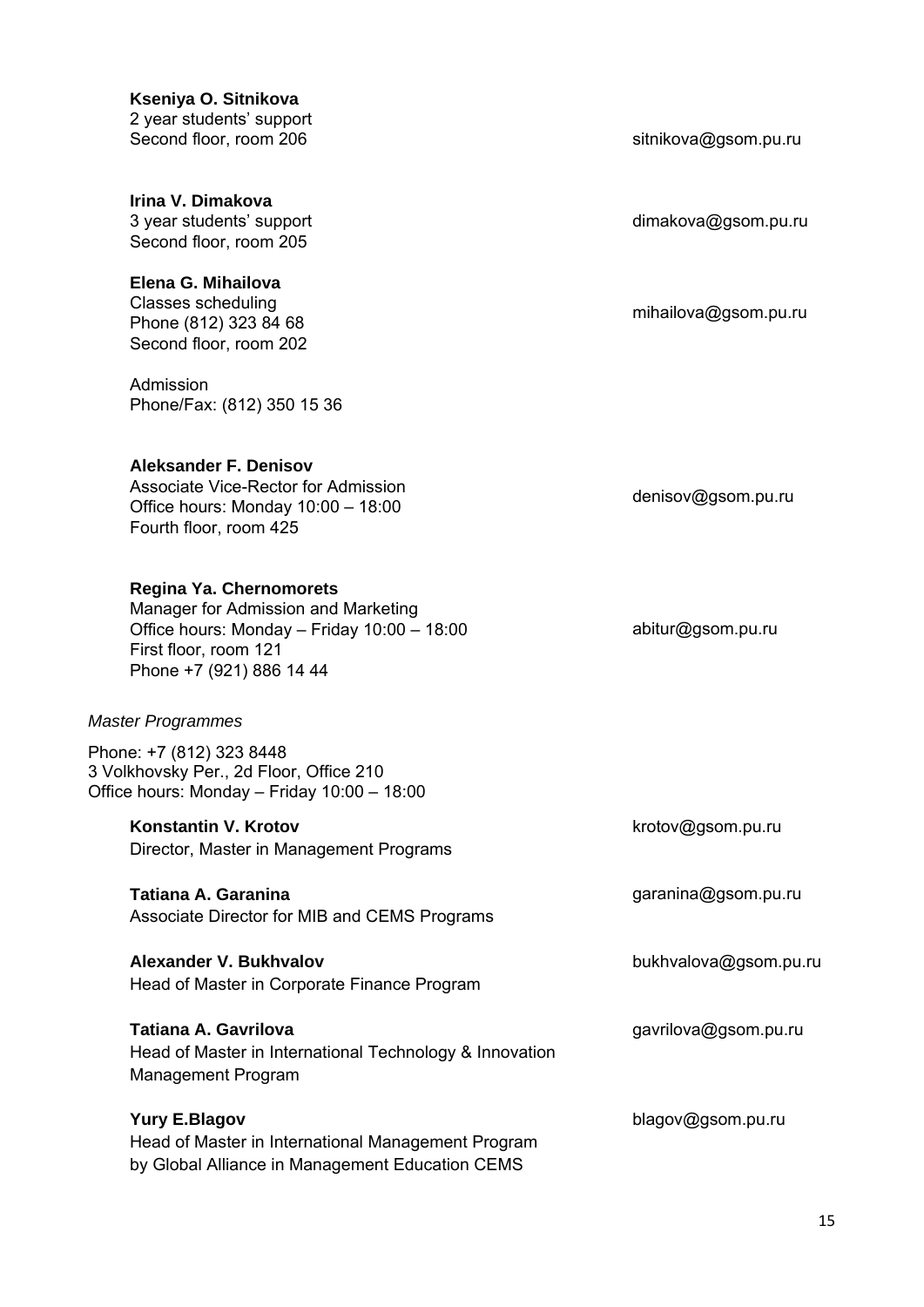# *Study Affairs*

| Olga V. Plotnikova<br>Associate Vice-Rector for Study Affairs<br>2d Floor, Office 214                                                                                  | plotnikova@gsom.pu.ru  |
|------------------------------------------------------------------------------------------------------------------------------------------------------------------------|------------------------|
| Elena A. Lebedeva<br><b>Head for Study Affairs</b><br>2d Floor, Office 210                                                                                             | lebedeva@gsom.pu.ru    |
| Vesta A. Orlova<br>Master Programs Manager<br>2d Floor, Office 210                                                                                                     | v.orlova@gsom.pu.ru    |
| Anna G. Efimova<br>Master Programs Manager<br>2d Floor, Office 210                                                                                                     | ephimova@gsom.pu.ru    |
| Olesya S. Ustimenko<br>Master Programs Manager<br>(CEMS academic coordinator)                                                                                          | ustimenko@gsom.pu.ru   |
| 2d Floor, Office 210<br>Ludmila I.Zaichenko<br>Marketing & Admissions Manager<br>2d Floor, Office 210                                                                  | l.zaichenko@gsom.pu.ru |
| Admission                                                                                                                                                              |                        |
| <b>Aleksander F. Denisov</b><br><b>Associate Vice-Rector for Admission</b><br>Office hours: Monday 10:00 - 18:00<br>Pereulok Dekabristov 16,<br>Fourth floor, room 425 | denisov@gsom.pu.ru     |
| <b>Doctoral Programme</b>                                                                                                                                              |                        |
| Phone: +7 (812) 323 84 59<br>3 Volkhovsky Per., 3d Floor, Office 317<br>Office hours: Monday - Friday 10:00 - 18:00                                                    |                        |
| <b>Maria M. Smirnova</b><br>PhD, Academic Director of Doctoral program,<br>Associate Professor, Marketing Department                                                   | smirnova@gsom.pu.ru    |
| Ksenia A. Kouzmina<br>PhD, Head of Doctoral Program<br>Department for Management                                                                                       | kouzmina@gsom.pu.ru    |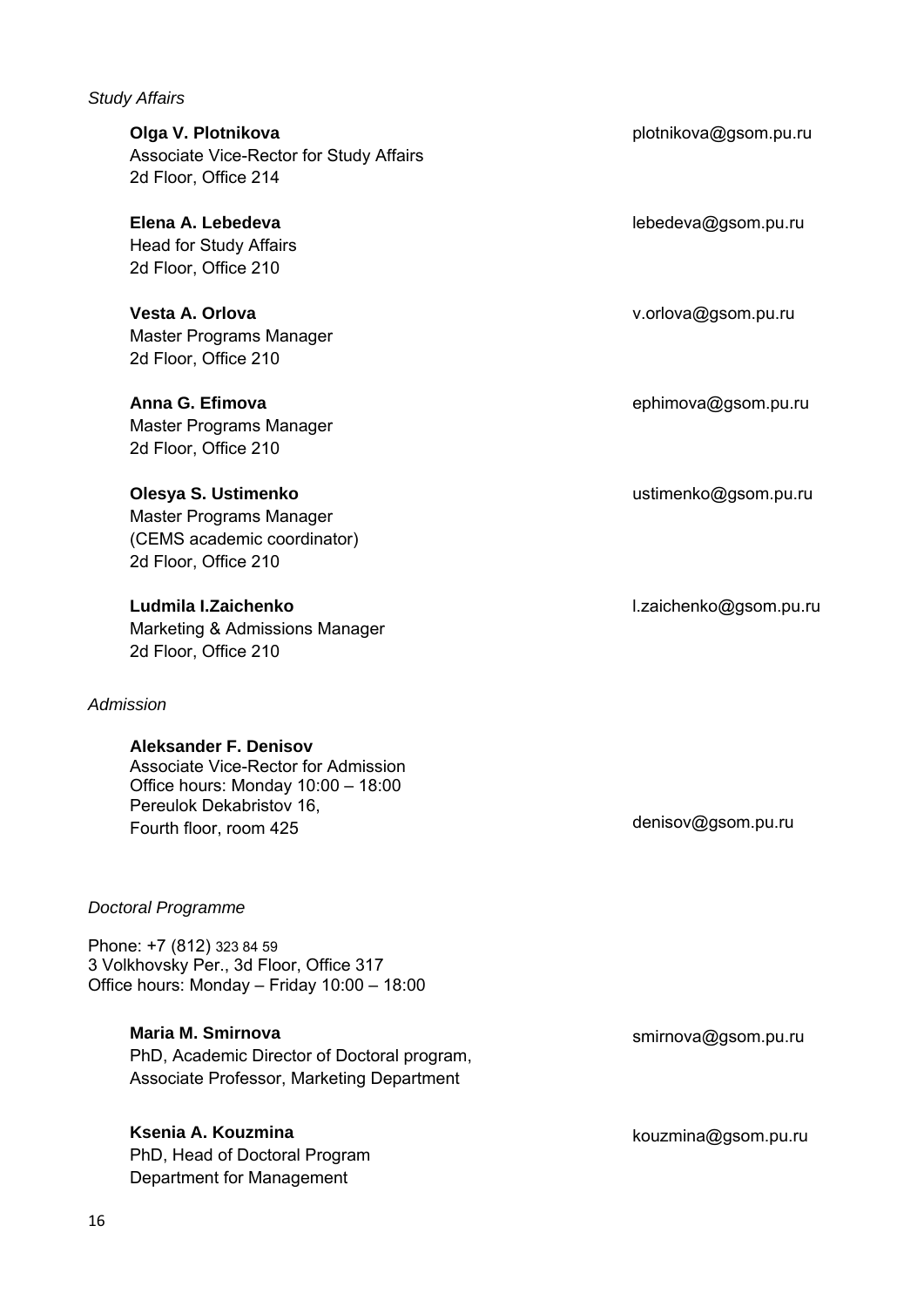#### **Schedule of Classes and Term Dates**

The duration of classes is in academic units, that is 45 minutes. One class is normally 90 minutes. After each class a 15 minute break is provided. 12:15-13:00 is a lunch break. Classes could be provided within 09:00 -18:00.

Schedule submitted by Deputy Head of Study Affairs Associate Vice-Rector is available either on GSOM SPbSU site or on the information board of the Programmes' Offices.

One should remember that

- Entering and leaving the classroom after a class started is allowed with the instructor's permission only.
- Mobile phone calls during the class are prohibited.
- PC use (notebooks, smartphones and other devices) is allowed with the instructor's permission only.
- Wearing outer clothes within the classroom, library and other rooms of the GSOM SPbSU is strictly prohibited.



Urgent Information is provided by emailing. Full responsibility for the consequences of inaccurate or ill-timed acquainting with the information rests with the doctoral student.

#### **Term Dates for 2012/2013 Academic Year**

*Bachelor Programmes:* 

Fall term 1.09.2012 – 25.01.2013 Spring term 09.02.2013 – 28.06.2013

*Master Programmes:* 

Fall term 1.09.2012 – 11.01.2013 Spring term 26.01.2013 – 14.06.2013

*Doctoral Programme:* 

The academic year starts October, 1 and finishes in accordance with Doctoral Program Curriculum.



All dates may change slightly.

#### **Public Holidays**

| <b>Fall Semester 2012</b>       | <b>Spring Semester 2013</b>                |  |
|---------------------------------|--------------------------------------------|--|
| November 4 – National Unity Day | February 23 – Defender of Motherland's Day |  |
| January 1-5 – New Year Holidays | March 8 - International Women's Day        |  |
| January 7 - Orthodox Christmas  | May 1 – Spring and Labor Day               |  |
|                                 | May 9 – Victory Day                        |  |
|                                 | June 12 - Russia National Day              |  |

Please be aware that sometimes when a public holiday is extended to create a long weekend, that an extra working day is assigned on proceeding or following Saturday or Sunday.

| 1 class | 9:00-10:30  |
|---------|-------------|
| 2 class | 10:45-12:15 |
| 3 class | 13:00-14:30 |
| 4 class | 14:45-16:15 |
| 5 class | 16:30-18:00 |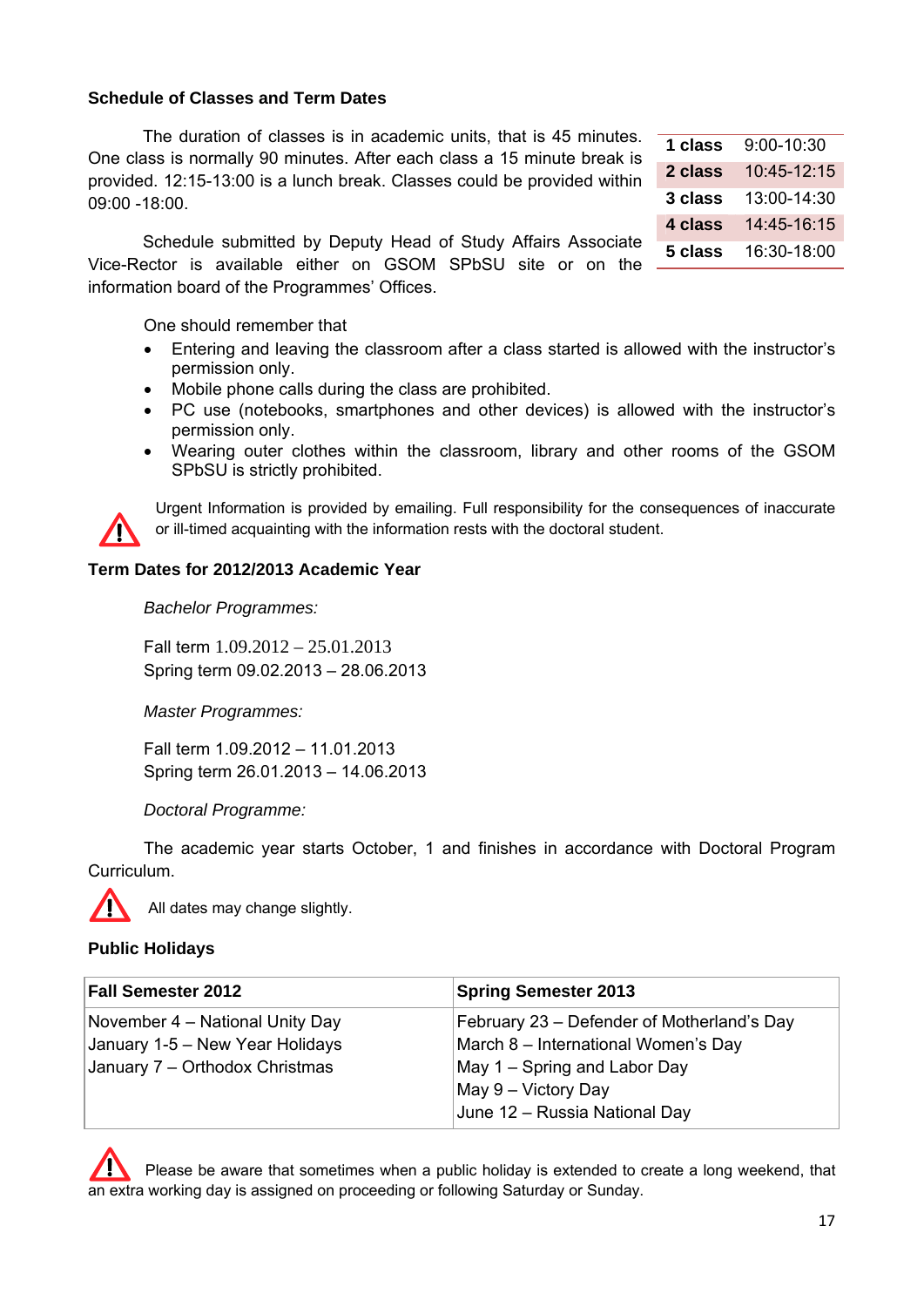#### **Course Registration**

The list of GSOM SPbU electives as well as their short descriptions and period of registration for a certain course are posted on GSOM SPbU web-site at least two weeks before the beginning of the semester.

The registration for GSOM SPbU electives is organized on-line on GSOM SPbU web-site. The on-line registration ends not later than two weeks after semester begins.

The number of electives chosen by a student is established by the Program curriculum.

Quantitative limits are set on groups which study GSOM SPbU certain elective disciplines.

The students who have not made their choice during the set period are registered for the courses by the Study Affairs Office.

#### **Course Syllabi**

The detailed content of a programme is presented in its curriculum and in the syllabi of the courses included in the programme.

The course syllabus includes the content of the course, teaching methods, innovative technologies, teaching materials etc.

#### **Students Assessment**

The assessment of a student's performance in a course is based on her/his personal achievements in the various types of work which usually include:

- individual and group assignments;
- case discussion or write-ups;
- tests (in-class and distant);
- essays and summaries on particular subject;
- group projects and presentations;
- in-class discussions;
- class participation;
- mid-term and final examination.

Student assessment is based either on the relative ECTS scale ("forced curve") or on the absolute ECTS scale in classes with less than 30 students, In both cases we also transfer the ECTS letter grade into the 4-point Russian scale, mandatory in the Russian education system (5 – excellent, 4 – good, 3 – satisfactory, 2 – failed). All assessment methods, grade structure, calendar plan and ILO's for each course are announced to students at the beginning of each semester and are described in course syllabus. We require that no more than 50% of the assessment for each course be based on the final examination, with the remaining points awarded for current assignments and a mid-term.

GSOM holds written exams only. Students failing an exam have only two opportunities to retake the exam on a fixed date. The failed third attempt results in the student's expulsion. Students are also expelled if they fail three different courses on the first attempt.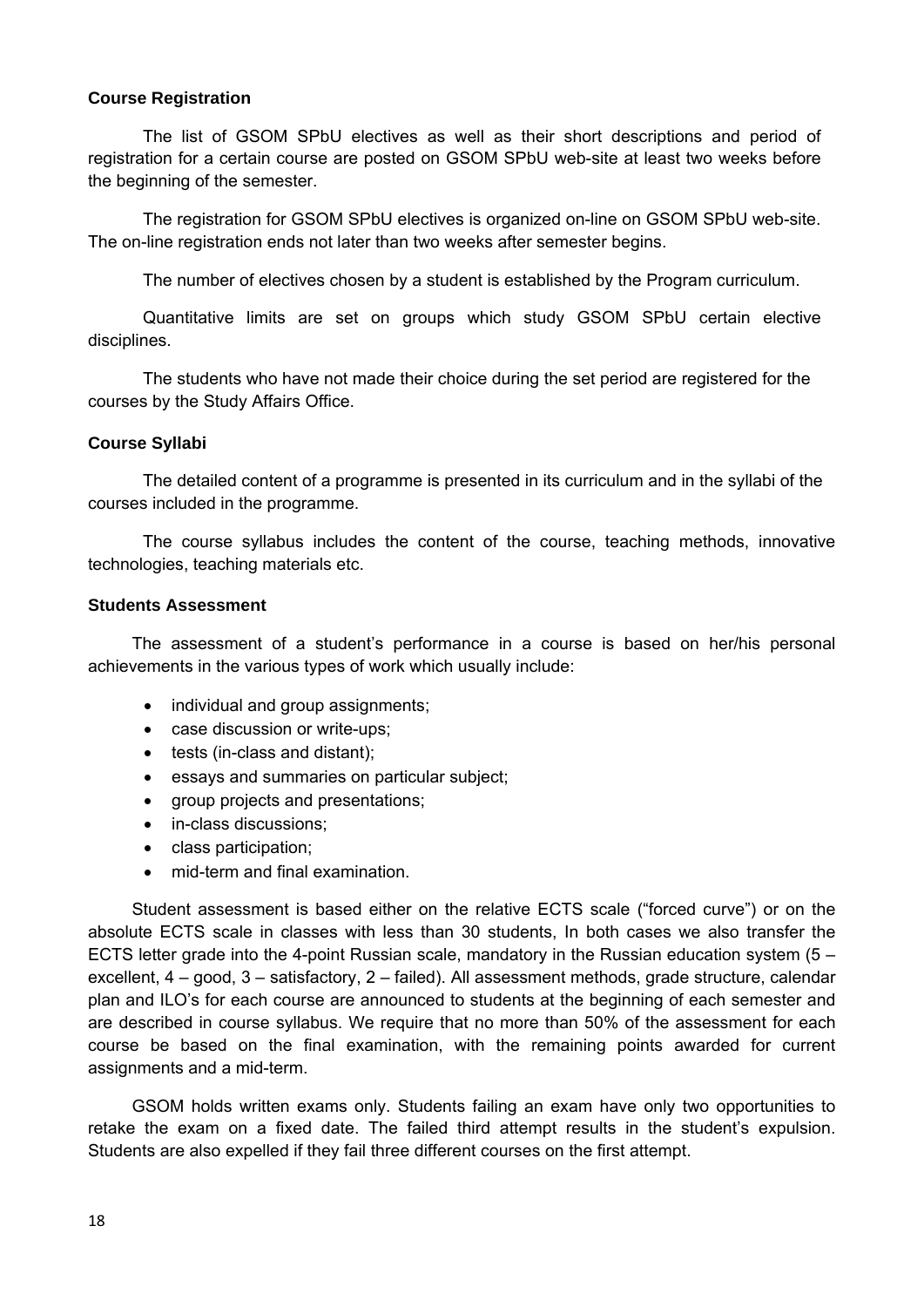The Bachelor and master thesis final project has to be publicly defended in front of a committee of professors and corporate representatives (no less than 25% external members to the Programme, and no less than 25% external members to the University).

Doctoral students are regularly assessed on each course and each type of the program elements on a 'pass' or 'fail' grading scale They also have to take comprehensive examinations in: English language ( $1<sup>st</sup>$  year), Philosophy and History of Science ( $1<sup>st</sup>$  year), Specialty and Specialization comprehensive exams  $(2^{nd}$  and  $3^{rd}$  years) where the 4-point grading scale is applied.

Overall assessment of doctoral students is conducted annually at the end of each academic year by the department on the basis of their annual reports on completion of the individual study plan. The report has to reflect student's results in the courses and achievements in research (thesis progress and publications) and teaching components. The report as well as the individual study plan for the year has to be approved by academic advisor. Additional reports are provided on the term basis (every 4 months) during the study abroad year.

#### **Corporate Relevance**

The Corporate relevance of *bachelor and master* programmes is provided through a variety of activities:

- A number of courses are co-taught by managers and experts from leading Russian and multinational companies who also contribute to proper alignment of academic and practical aspects of studies;
- Guest lectures and guest events. Guest lectures and guest events are initiated by Career Centre, Master programme or CEMS club;
- Additional activities include events, company visits, business games and contests, initiated by the Career Centre, Master programme or CEMS Club;
- Career Days. Career Days are organized twice a year (November and April), and target all students.

Two *master programmes* are designed and delivered in partnership with global corporations:

- Master in Corporate Finance in partnership with Citi, and
- Master in Information and Technology Management in partnership with IBM.

These and other corporate partners also take part in some specific aspects of master programmes delivery:

Participation in programme selection: corporate partners are invited both to the MSc programme selection interviews (July of each year) and to the CEMS MIM selection interviews (October each year).

Involvement of international companies in programme delivery (joint courses, involvement in the master thesis defence committee).

Participation in block seminars. Block seminars organized jointly by GSOM and Aalto University are based on the active participation of corporate partners as guest lecturers or providers of venues for company visits.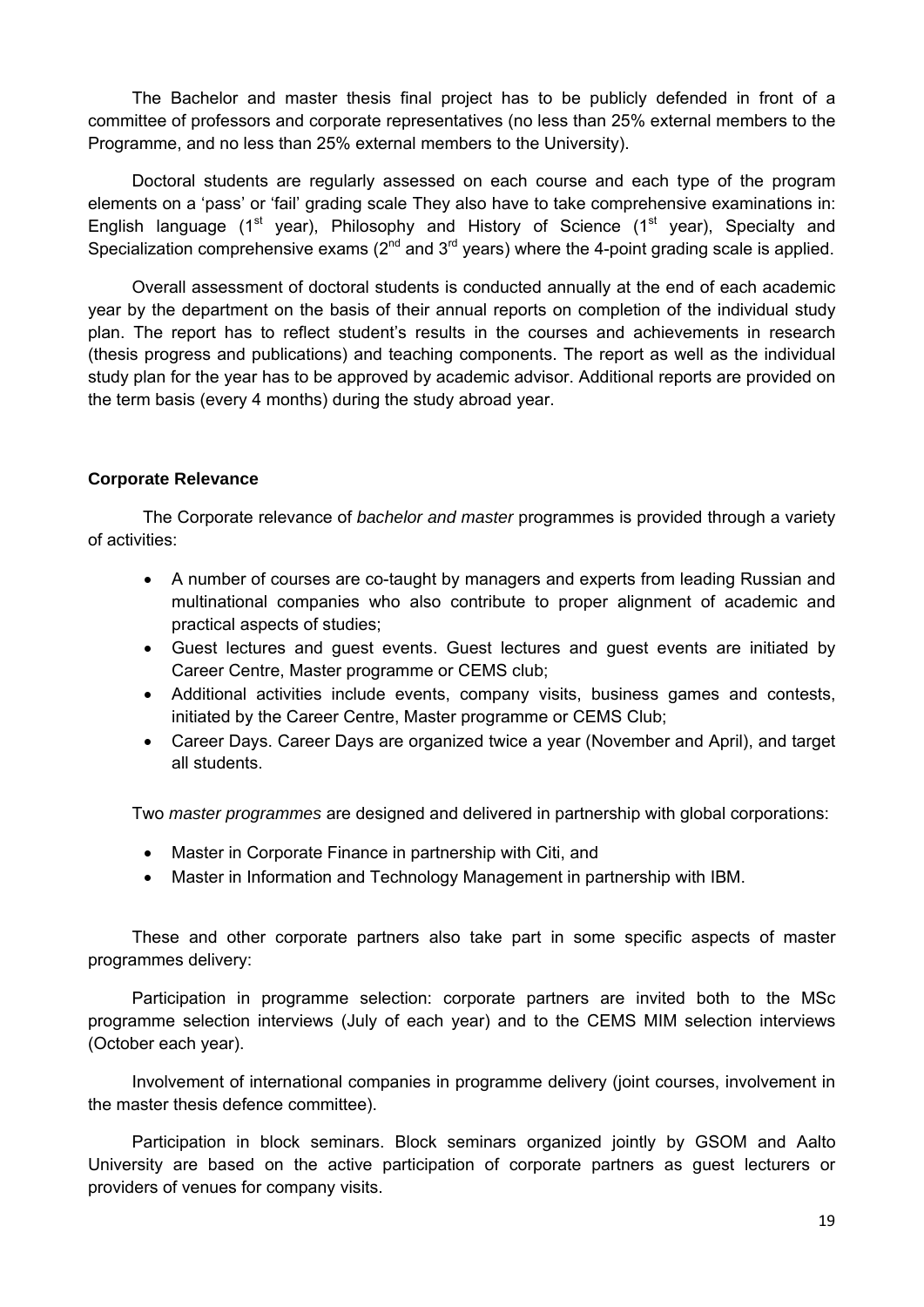Organization of skill seminars. One part of the skill seminars is conducted by trainers representing corporate partners. The plan of seminars and potential topics are discussed with corporate partners before the term accreditation with later approval of exact days of the seminars and their duration.

Business and Consulting projects involvement. Various sources of project cooperation are used – direct invitation, discussions on cooperation, previous cooperation projects.

Internships and employment. Internships are subject to particular attention in cooperation with corporate partners. Internship opportunities are offered during the Career Days events, specialized events (e.g. Company Days – recent examples include PricewaterhouseCoopers, Rosneft, Siemens Management Consulting, etc.).

A Master programme day is organized at the beginning of each academic year and offers guest lectures by top managers of the leading international and Russian businesses (recent examples include Microsoft, Kamaz, etc.).

Corporate relevance on the *Doctoral Programme* has been increased via extensive cooperation with corporate partners in financial support of doctoral program and providing scholarships for doctoral students. Key examples here include Russian Railroads and Deutsche Bahn on Logistics Specialization as well as Russian Standard Bank on Marketing Specialization.

#### **Programme Service Control**

For programme service control 2 types of questionnaires are established that aim to improve quality of the program, i.e.

- 1. Teaching Quality Questionnaire. The type of questionnaires is completed by students after learning each course and is focused on teaching quality control, and aims to highlight and improve the possible problematic issues.
- 2. Service Quality Control Questionnaire. The type of questionnaires is completed by students annually or twice a year and highlights to consider their view on library, café, security and office service.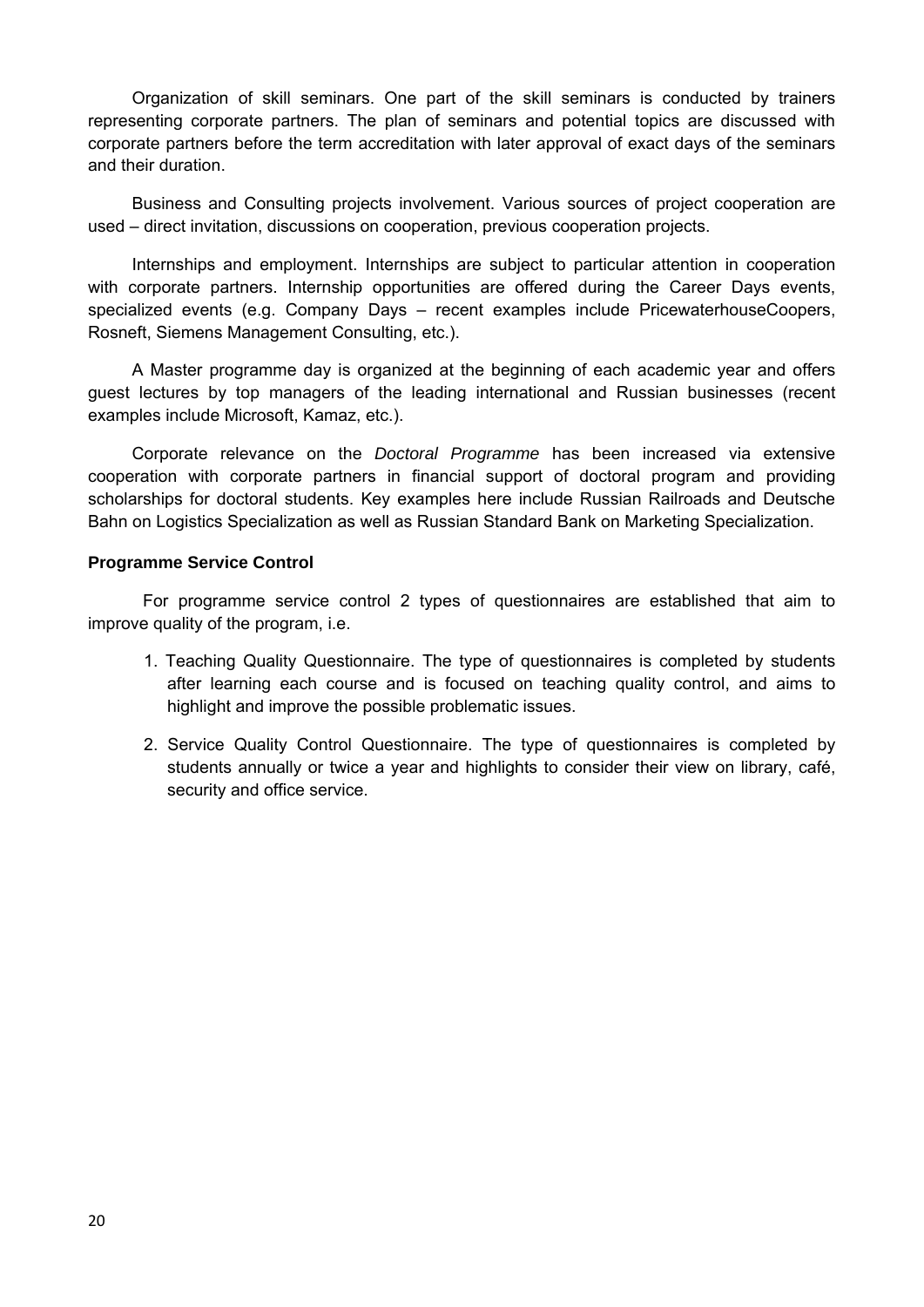# **GSOM RESOURCES**

GSOM students are offered a range of quite unique resources in the library, gaining access to electronic database, the education support system, personal computers, including open access computers and wi-fi internet connection.

#### **IT Facilities**

In the core of the GSOM IT system, there is a cluster of 55 servers, guaranteeing system reliability and durable data storage. In the both GSOM buildings, wireless broadband Internet access is granted for all the students, professors and visitors. There is also a print & copy system, available for registered users.

The systems of support of the educational process for students and faculty are based on two systems:

1. Blackboard at: https://bb91.gsom.pu.ru/webapps/login/

2. a System developed by a specialist of the IT department of GSOM, which is based on the 1S platform.

Our users have access to many different IT services, for example, e-mail, technical support, Active Directory, Local and global network, etc. Many of these services, such as e-mail, the file store and many others, have web-based access and are available either locally or worldwide.

There are a number of Internet-based services, intended to support the academic process, such as:

- Course registration system, Individual project assignments, and GSOM service quality polls: http://webct.gsom.pu.ru/
- Full course informational maintenance and tracking (academic materials sharing, homework handing-in, on-line tests and examinations, etc.): http://bb91.gsom.pu.ru/
- On-line video-streaming of significant GSOM events, as well as publication of the records: http://www.gsom.spbu.ru/en/video/

Buildings now have wireless internet connection. In order to connect one needs to open the browser at the GSOM premises, during the first attempt there will be the automatic redirection to the page asking for user name and password that are the same for all the GSOM internet/intranet system.



#### *Contacts*

The service desk staff is accessible between 8-30 and 21-30 from Monday till Saturday (Volkhovsky pereulok) and from Monday till Friday (Dekabristov pereulok).

- Phone (Volkhovsky pereulok): (+7 812) 323 84 54, internal number: 888
- Phone (Dekabristov pereulok): (+7 812) 350 81 55, internal number: 272
- Mobile phone (Volkhovsky pereulok): +7 931 203 98 92
- Mobile phone (Dekabristov pereulok): +7 931 203 98 51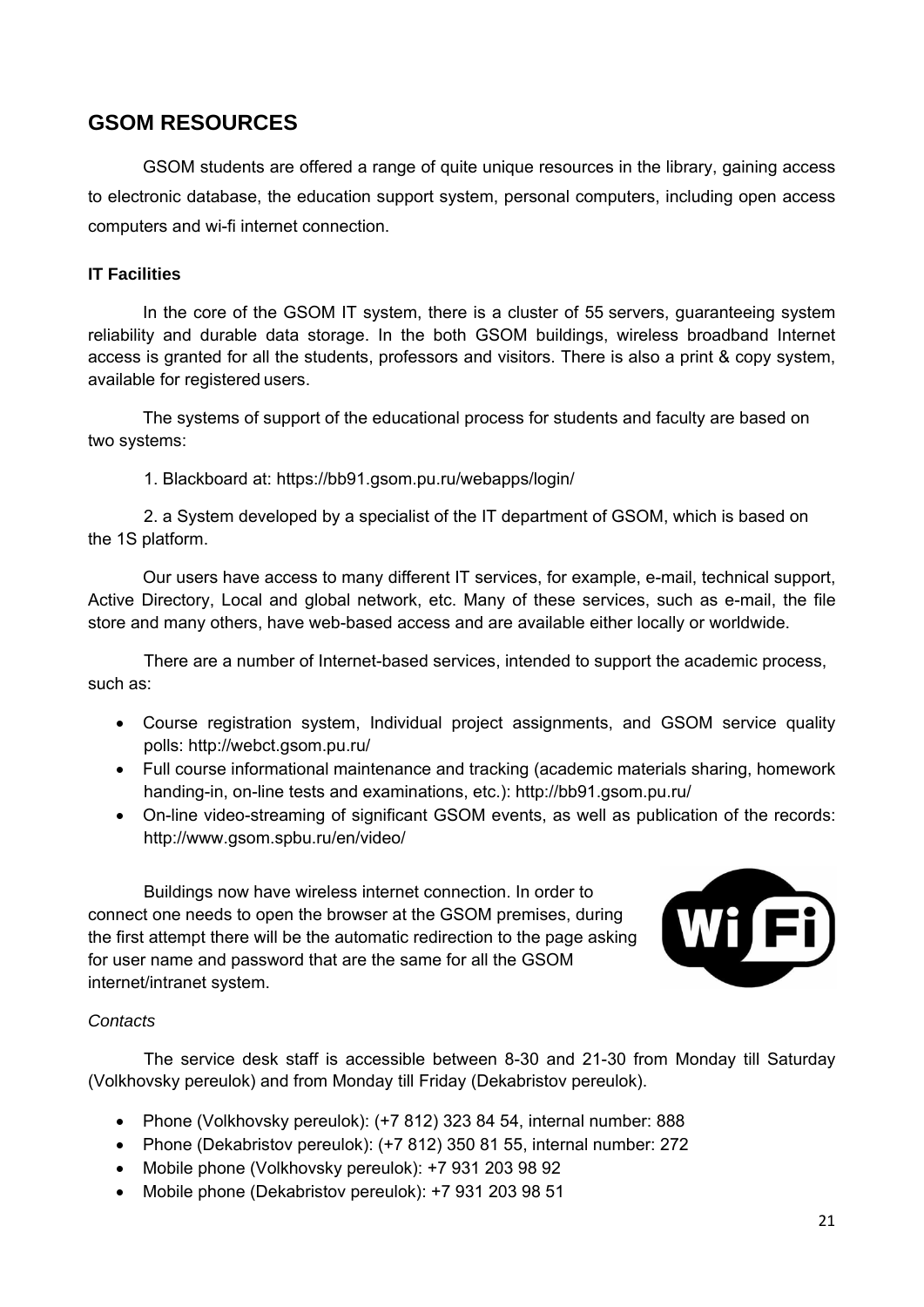#### **Corporate E-mail**

Each student at GSOM has its own corporate e-mail, from the first day of school. Freshmen receive their logins on  $1<sup>st</sup>$  of September. All official notices are sent only to the corporate e-mail. Remember that only mail sent from a corporate e-mail address will be delivered to the teacher in GSOM with a 100% guarantee.

#### **Bookstores**

In the both GSOM buildings, there is a bookstore, where you are able to find course materials, 'compendiums', as well as the books published by GSOM.

Contacts: Elena Lebedkina: lebedkina@gsom.pu.ru

#### **Library**

GSOM Library is a branch of Saint-Petersburg University Scientific Library. Comprising approximately 1 000 square meters across two buildings, the GSOM Library is open 76 hours a week, including weekends; remote access to electronic resources is available 24h. Library facilities include individual and group work places, PCs, copy and printing machines, and a group study room.

GSOM library collection contains nearly 90,000 of print and media volumes. Library collection management is based on RFID technology.



77 electronic databases are available to GSOM students and staff, among them 63 international and 14 local. Electronic subscription through databases amounts to over 55,000 titles of periodicals and around 100,000 full-text books on management, economics and related subjects. Off-campus access to GSOM licensed databases requires GSOM ID and Password.

To use the GSOM Library services and collections a student must obtain a Library card. GSOM Library card in addition to book check-in and check-out provides access to all copy and printing machines in both GSOM buildings.

#### Library Director **Elena Kosareva**  E-mail: library@gsom.pu.ru

#### **Working hours:**

|                 | <b>Dekabristov, 16</b> | Volkhovsky., 3 |
|-----------------|------------------------|----------------|
|                 | +7 (812) 327 4951      |                |
| <b>Monday</b>   | 10:00-20:00            | 09:30-20:30    |
| <b>Tuesday</b>  | 10:00-20:00            | 09:30-20:30    |
| Wednesday       | 10:00-18:00            | 09:30-20:30    |
| <b>Thursday</b> | 10:00-20:00            | 09:30-20:30    |
| <b>Friday</b>   | 10:00-18:00            | 09:30-20:30    |
| <b>Saturday</b> | 10:00-17:00            | 09:00-20:00    |
| Sunday          | closed                 | 10:00-17:00    |

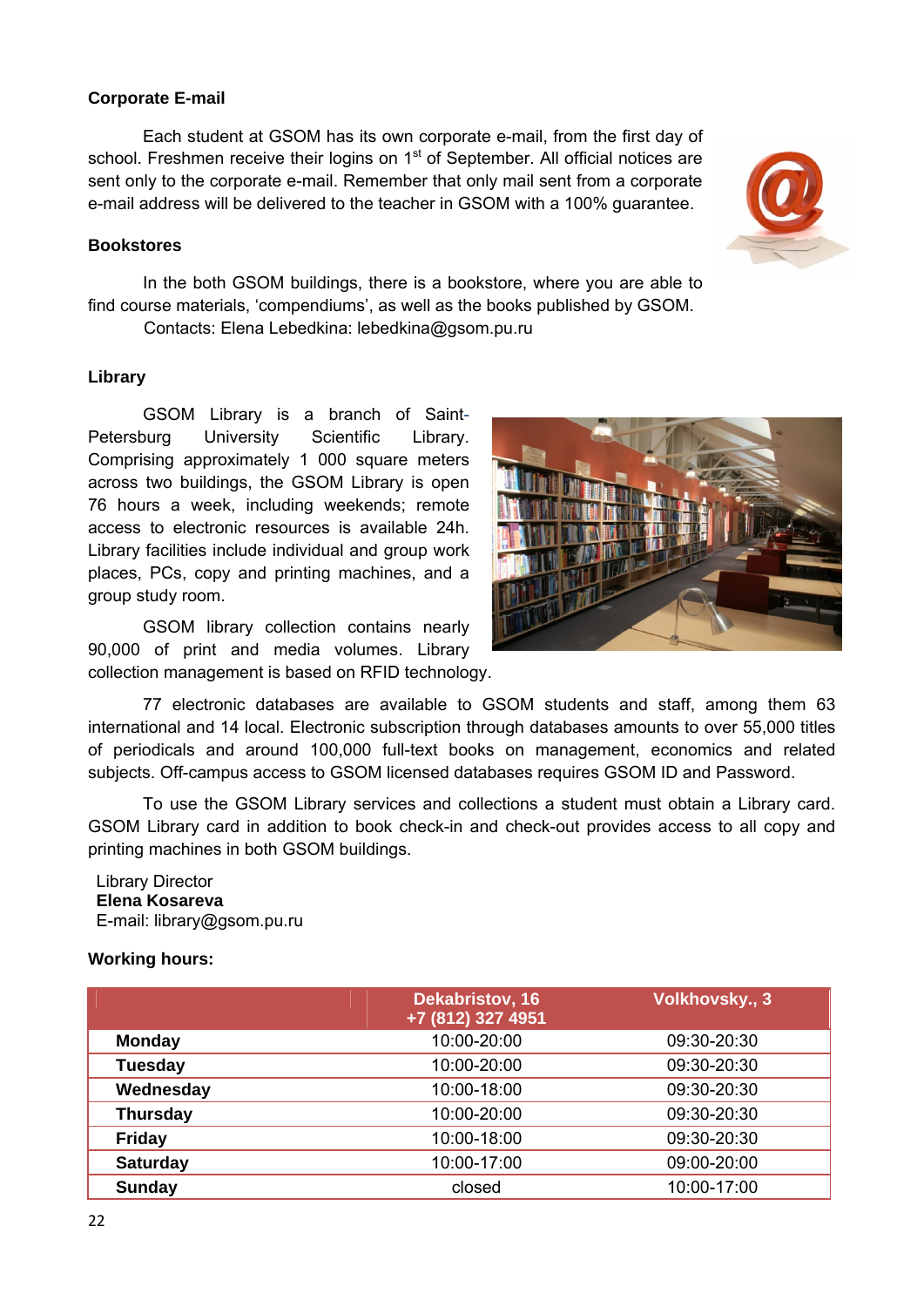You can get books using the GSOM Library card. New Library card may be obtained for free at the library. When leaving GSOM the Library card must be returned to the library. In case of loss, you will need to pay a fine of 200 rubles.

#### **GSOM Library Electronic Resources: Terms of Use**

The user has the right to:

- Display viewing. Users have the right to view an electronic data/image from the display.
- Digital copying. Users can digitally copy a reasonable amount of information from databases.
- Printed copies. Users can print a reasonable amount of information from databases.
- Training package. Users may use a reasonable amount of information from the databases in preparation of a set of training materials for a particular course or other training materials.

Users are not permitted:

- Systematic copying. Users may not copy or reproduce large-scale portions of licensed materials (i.e., full-text copy of the book, the financial statements of companies, periodicals from the first to the last page). The use of software tools (robots) is performed in order to prohibit the automatic data downloading.
- Publication on the Internet, print and electronic media. Users may not publish licensed material on the Internet, print and electronic media.
- Commercial use of licensed information. Users are not permitted to use the licensed materials for sale to third parties.
- Systematic provision of scientific information to third parties. Users can not systematically make available significant fragments of licensed materials to the third parties.
- Violation of copyright. Users may not use licensed material in any way, leading to a violation of the copyright or any other rights of ownership.

### **Copying and Printing**

To copy, the card (i.e. GSOM Library Card) should be activated. A detector is attached to the side wall of the machine. After that you will see a "ready to copy" sign on the device and you can begin the process of copying.

Repeat the action to log off your card.

*For printing, you should:* 

1. Register (enter) into any computer under your GSOM ID and password.

2. Send a document to the printer *FollowMe*

3. Go to any copier and by activating the machine with the card, that is, attaching Library card, get a printout. The cost of one copy — 3 rubles. Cash for photocopying is accepted at GSOM Bookstore (Pereulok Dekabristov 16, 1st floor, Volkhovsky Pereulok 3, 1st floor).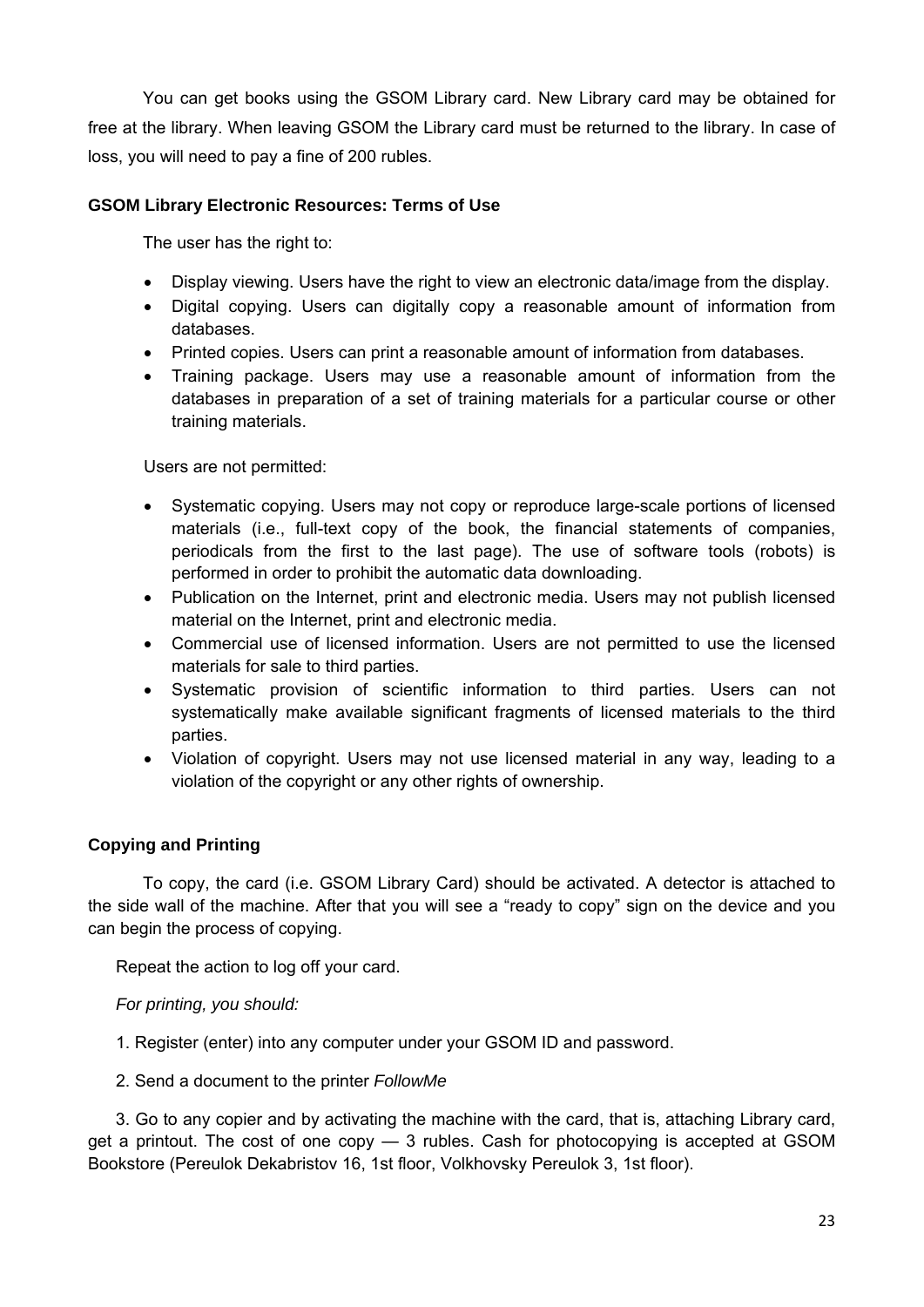# **GSOM CAREER CENTER**

Career Centre develops and maintains connections with the corporate world in order to deliver its programmes and provide the best opportunities for student employment after graduation. One of the main goals for GSOM is not only to provide students with a high quality education but to support them in entering job market. GSOM Career Center provides this support through various types of events; its managers are always ready to counsel students on an individual basis on issues such as:

- Career plans and goals:
- CV and motivation letter writing;
- Preparation for job interviews.

**Irina Yakovleva** 

Career Center Director yakovleva@gsom.pu.ru

novikova@gsom.pu.ru

#### **Elena Novikova**

Career Center Manager (Master program) Volkhovsky Pereulok, 3, office 206

#### **Valeria Golovinova**

Career Center Manager (Bachelor program) Pereulok Dekabristov, 16, office 208 golovinova@gsom.pu.ru

The GSOM Career Centre has links with about 160 Russian and international companies and organizes:

- Career days (twice a year, in the Fall and Spring semesters);
- Company presentations and company days (i.e., Sberbank, Rosneft, and PricewaterhouseCoopers);
- Guest lectures (more than 40 business leaders presented in 2010/2011);
- Guest lecture series and jointly designed and delivered courses (with Citi, PricewaterhouseCoopers, MTS, etc);
- Workshops and skills-seminars;
- In-company business projects (SWOT-analysis, consulting projects);
- Business games (L'Oreal, KPMG, Microsoft, Unilever, etc);
- Graduates recruitment by corporate partners of the GSOM Career Center;
- Summer Internship Program (compulsory for Bachelor and Master students).

#### **Summer Internship Program**

Approximately 400 GSOM students: Bachelor (2nd and 3rd year students) and Master Programs students (1st year students) annually participate in the Summer Internship Program in about 160 companies that have existing contracts for summer internships with GSOM. The aim of the Program is to let students feel the real atmosphere of business and to gain working experience in order to combine theoretical knowledge and real business practice, develop their professional and personal skills. While working in a company every student has an assigned company mentor who supervises students' work in particular unit (department) of a company.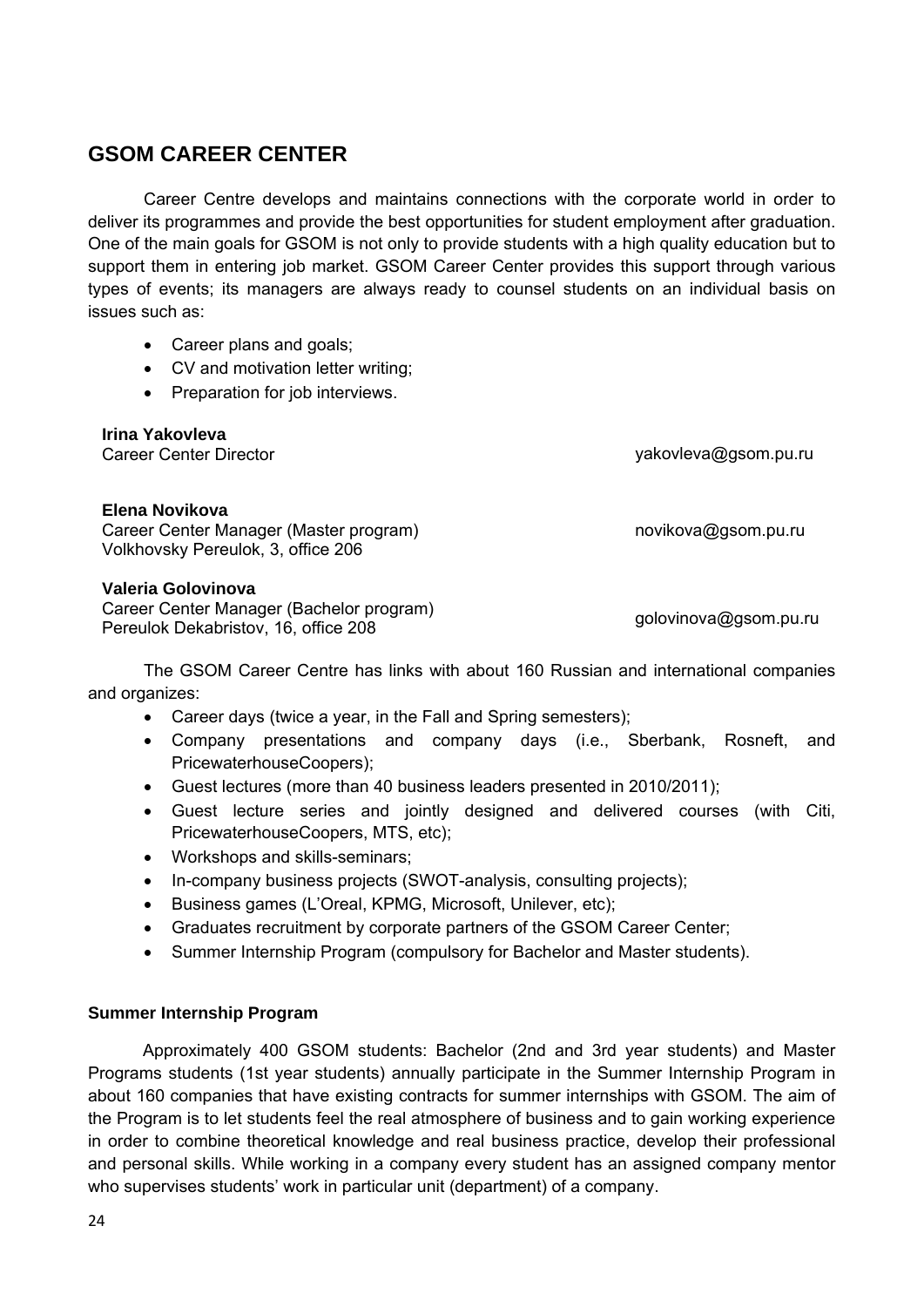The duration of the internship is defined as 4 weeks (for Bachelor program students) and 6 weeks (for Master program students) by St. Petersburg University regulations, as are the length of their exam session and summer holiday period. By the end of the internship each student has to submit a reference letter and internship report to the Career Center.

The Career Center cooperates with the following companies: BFA, Citi, Gazprom, IBM, L'Oreal, MTS, Procter & Gamble, International bank of St. Petersburg, PwC, Rosneft, Russian Railways, Russian Standard, SAP, Sberbank, Sistema JSFC, VTB Bank and with many others.

We cooperate with the best companies to help you find the career that you want.!



Full information about Career Center you could find at our website http://www.gsom.pu.ru/career/.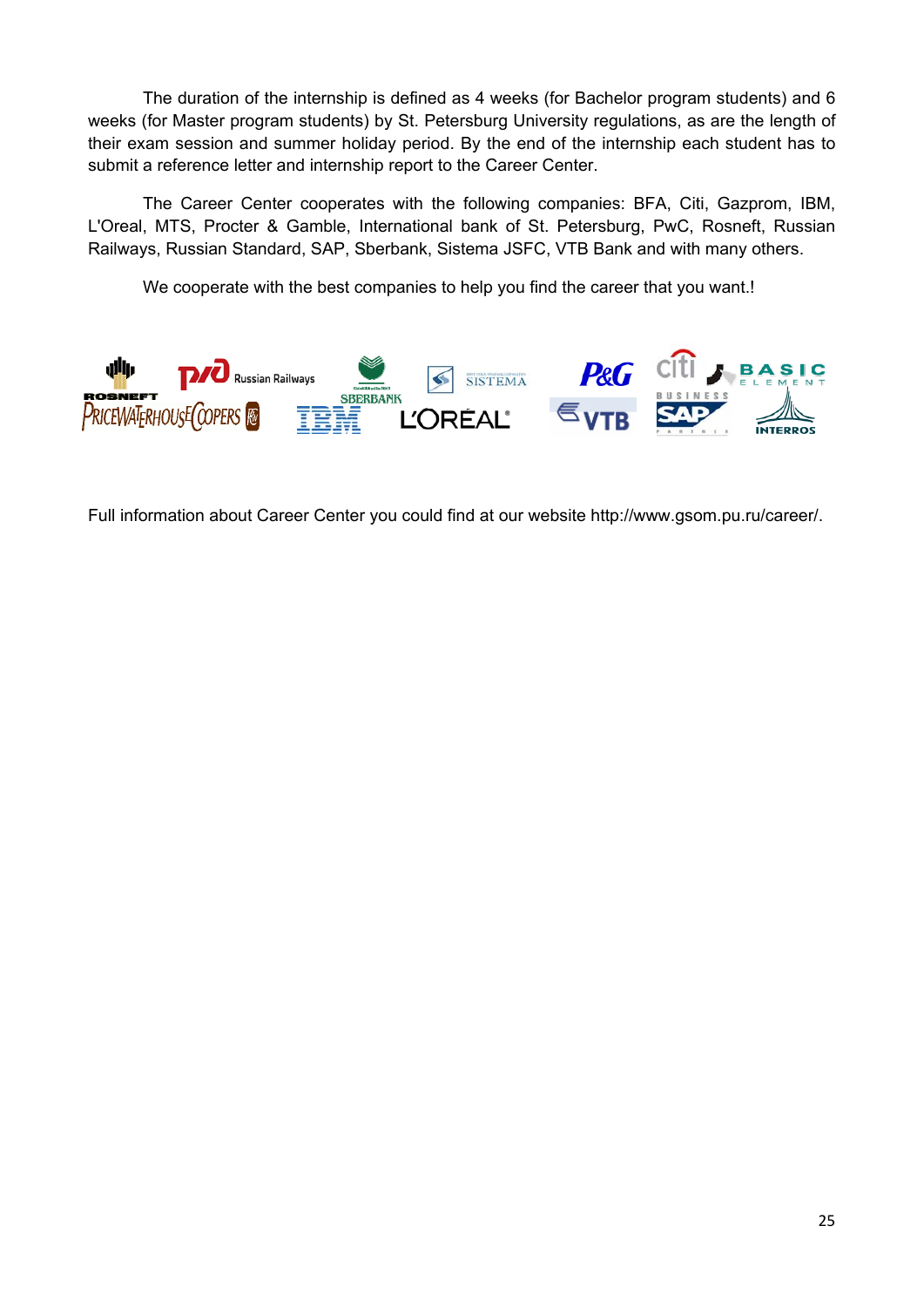# **STUDY ABROAD**

#### **International Office**

The International office, headed by the Director of International Relations, Robin Jensen, consists of two sectors one of which is in charge of student mobility (both incoming and SPbU outgoing students) and the other for visas and program development.

Generally, International office activities are aimed at servicing outgoing students regarding their exchange programs and helping incoming students to get used to their new surroundings.

However, great attention is also paid to new partnership development, as well as the maintainance of our relationships with existing partners.

#### **International Office**

Office 207, Volkhovskiy pereulok, 3 St.Petersburg, 199004, Russia Phone: (+7-812) 323-8447 E-mail: Int.office@gsom.pu.ru

| <b>Robin Jensen</b><br>Director of International Relations    | jensen@gsom.pu.ru     |
|---------------------------------------------------------------|-----------------------|
| Evgenia Vorontsova<br><b>Head of Academic Mobility Sector</b> | vorontsova@gsom.pu.ru |
| Alisa Khanzhiyan<br>Student Exchange Manager                  | khanzhiyan@gsom.pu.ru |
| Yan Medvedev<br>International Development Manager             | medvedev@gsom.pu.ru   |

#### **Instructions on Study Aboard**

The Graduate School of Management, as a part of SPbU, believes in the international study experience as an important part of educating a competitive, mobile, culturally flexible potential manager and therefore encourages its students to participate in the exchange program with the University's international partners.

Strong international presence is provided by bilateral agreements with 49 leading business schools and universities known for their high educational level and reputation as well as their global outlook. These agreements allow more than 130 SPbU both undergraduate and master students of management to participate in the exchange programs every semester. And to the proud satisfaction of everyone at GSOM, this number is continually growing.

Through the exchange program you gain knowledge of the world's management practices, develop your intercultural skills and build strong international networks while finding new friends.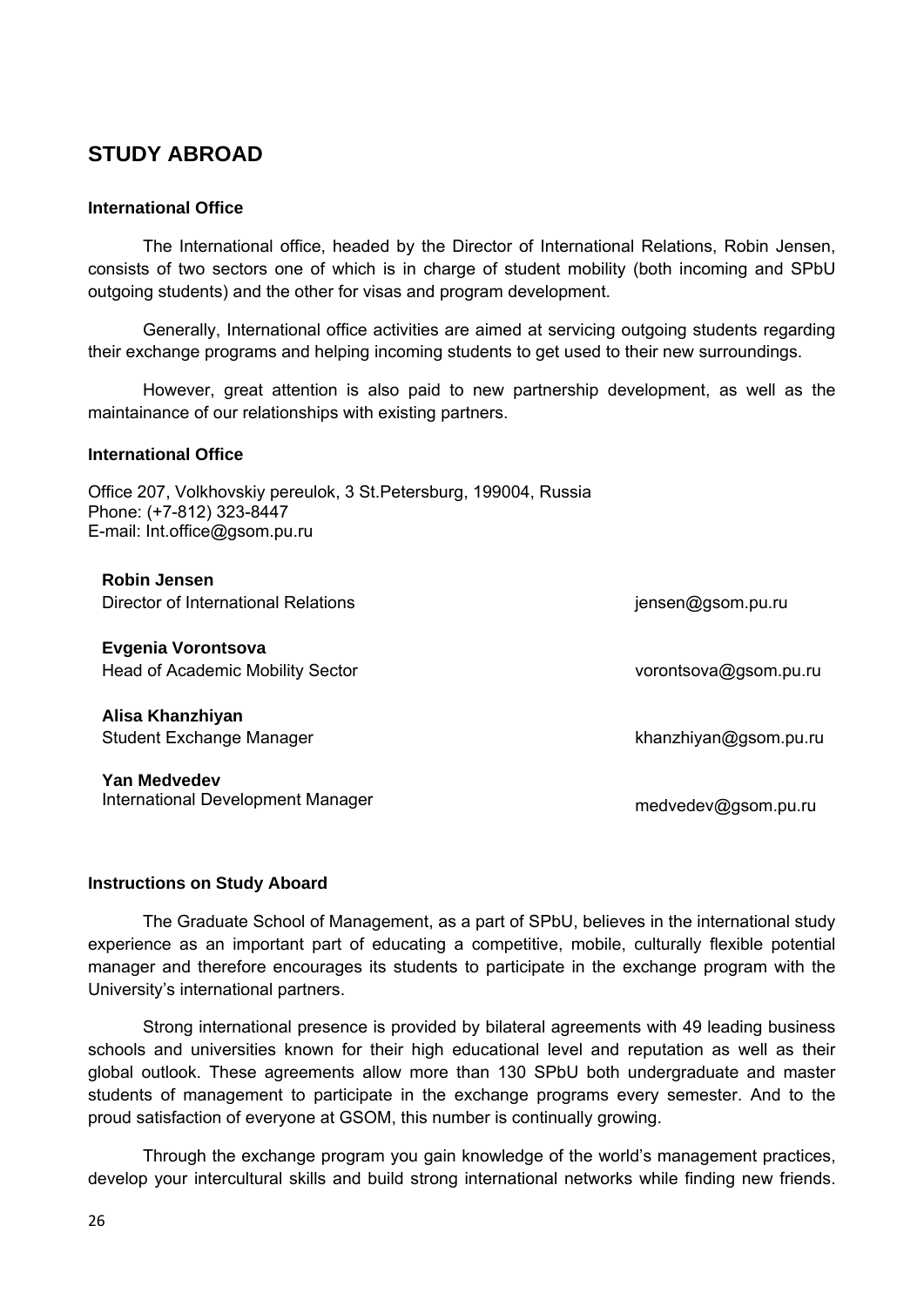Moreover, you may not only make relevant professional contacts for your future career but you also get an item on your CV which could help attract the attention of a fuure employer when you are job-hunting after graduation.

The GSOM International office is glad to help all students who are going to study abroad and provide them with all necessary and up-to-date information about partner schools. In addition the International Office provides advising and assistance for students during the whole exchange program cycle, from helping with the choice of the host business school to the re-entry period, when you return home.

There are many ways of organizing and financing your study abroad. It is important to investigate all possibilities and to begin planning early, preferably at least 12 months before your planned date of departure.

You can start by asking yourself the following questions:

- Where would I like to study?
- During which semester of my study program can I go abroad?
- Which courses do I want to take/must I take?
- Which courses can transferred for credit towards my degree from GSOM?
- How can I finance my trip and stay abroad?
- What courses or other activities can I participate in that will help me to develop the individual profile I need for the future career I am aiming for?
- Is my language sufficient for study abroad?

Preparation for a study abroad period requires considerable time and thought on your part. There are no ready-made trips available – each one of you should use this opportunity to design a study program, which best suits your own academic and personal interests and needs. Look at the period of preparation as an investment and an important part of the whole process.

 At the International Office (IO) we can help with information and advice throughout the whole process from your first speculations about where you would like to go and up to the point when you return to GSOM.

#### **Study Abroad Competition (SAC) Criteria**

The applications of outgoing students are considered, primarily, in terms of the academic progress (GPA) and the level of foreign language acquisition, which is evaluated by their TOEFL results.

For participation in the student exchange program applications are accepted from the 2<sup>nd</sup> and 3rd, year students of the Bachelor program.

Bachelor students can participate in their exchange program during 5th, 6th or 7th term, but study abroad is mandatory only for students of the "International business" specialization.

Participation in the exchange program is mandatory for students of all concentrations at the Master's level. Master degree students also have the option of participating in the program CEMS MIM and/or Double Degree program.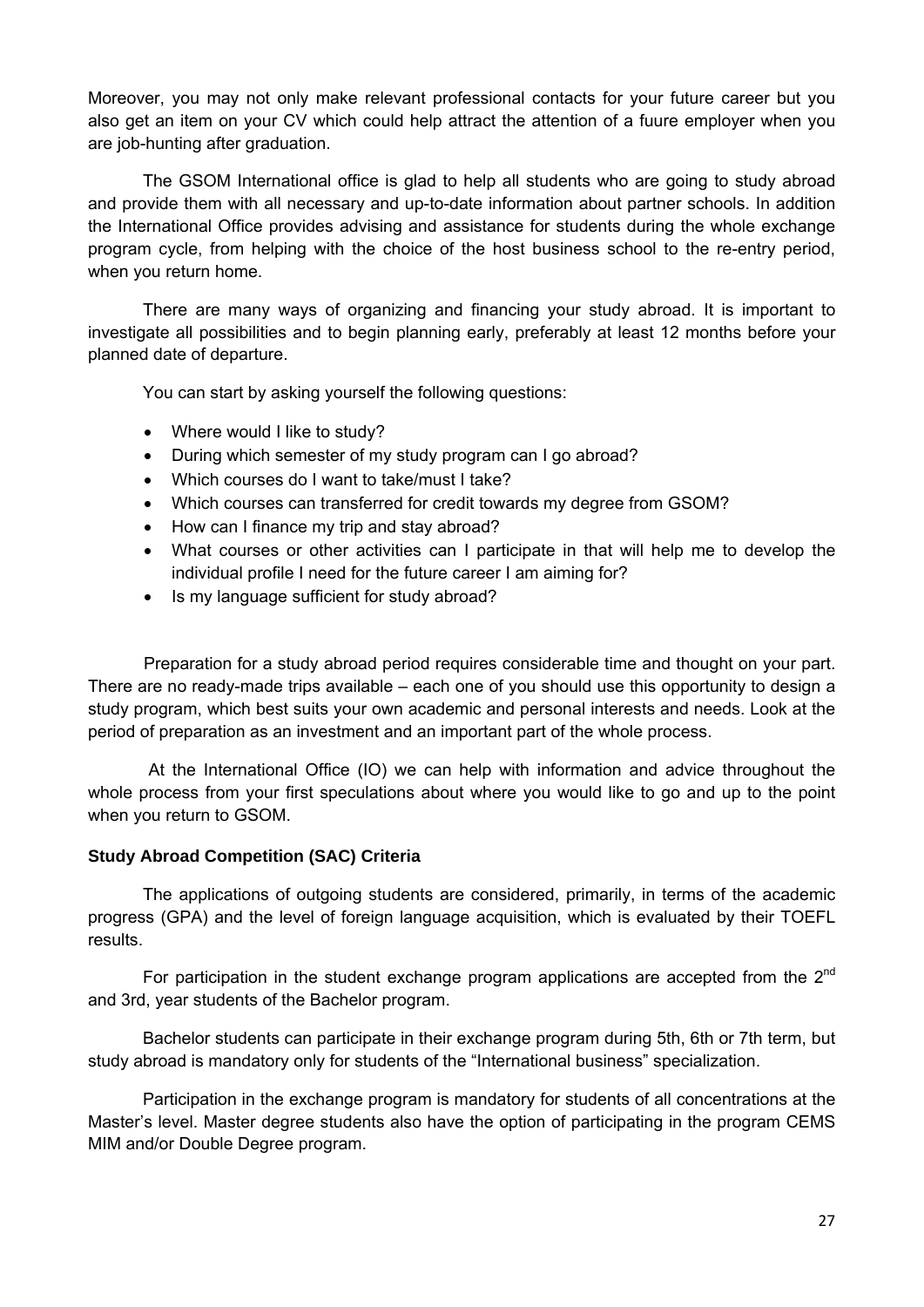#### **SAC Application process**

Searching for information about universities/business schools:

It is very important that you research the schools carefully to make sure that they offer the courses you need to take in order to get full credit transfer. We would recommend you to start your research of the schools in which you are interested as soon as possible in order to have a clear idea of your possible alternatives.

First of all pay attention to the curriculum of the school to which you would like to go. Search for the school where the curriculum during the semester you have chosen coincides with the compulsory courses in the GSOM program which you must get credit for upon return. This will essentially facilitate your problems on returning to the GSOM, therefore strongly recommend that you familiarize yourself with the list of offered courses. At the same time, if you have the option of doing some electives, it can also be an advantage to look for academic opportunities in the form of course options which are not offered at GSOM, while making sure that they will be accepted for credit by checking with your study program.

In the International Office there is a lot of useful information which can help you to define where you would like to study: lists of the courses and other important information from the GSOM partners; brochures containing general information about the University and the country where the University is located.

We also recommend you to visit web-sites of the *GSOM academic partners* where it is possible to find full and updated information about the school and courses which it provides.

#### http://www.gsom.spbu.ru/international\_contacts/partners/

#### *Application form and supporting documents:*

As soon as you are defined with the business schools, it is necessary to start collection of the documents demanded for your study abroad.

Preparation of the pack of necessary documents is time-consuming, thus we recommend you to start collecting the documents beforehand.

*The list of the necessary documents for Bachelor students:* 

- 1. SAC application form with list of five preferred business schools SPbU partners (in English)
- 2. A copy of your TOEFL certificate with a score of not less than 550 points in paperbased format (perhaps we should write the equivalent scores for the other TOEFL scores here, since he paper-based form is becoming very outdated).
- 3. Translated into English, a list of the courses studied during all years atGSOM with the current GPA (confirmed in the Bachelor's office).The GPA is calculated with an accuracy of 2 decimals.
- 4. Motivational essay with the particular reasons for your choice of the business school which you list as your first priority (aprox. 1800 signs including spaces) in English.
- 5. CV in English
- 6. Certificates and results of professional competitions and scientific conferences.
- 7. Copy of your international passport, for which the period of validity expires not earlier than six months after the end of your period of study abroad.
- 8. 2 photos (b/w or color, size 3х4).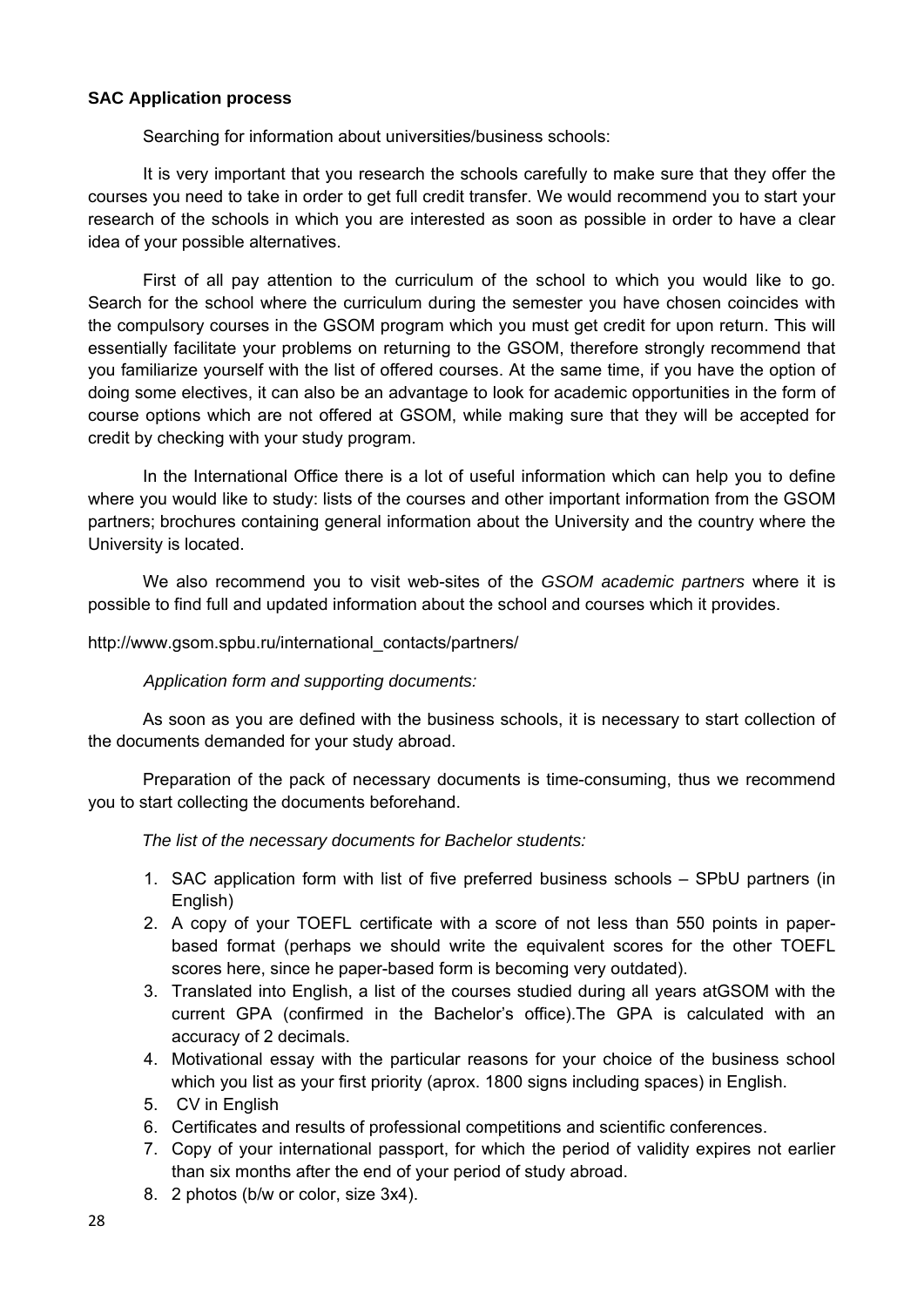An information letter with the attached documents, which should be filled in, will be sent to all students when the beginning of the competition is announced.

Detailed information about all the steps of the competition can be found here http://www.gsom.spbu.ru/files/upload/prikaz\_poryadok\_2012.pdf

The list of the necessary documents for Master students:

- 1. SAC application form with list of five preferred business schools SPbU partners (in English).
- 2. CV in English.
- 3. Certificates and results of professional competitions and scientific conferences.
- 4. Copy of your international passport, for which the period of validity expires not earlier than six months after the end of your period of study abroad.
- 5. 2 photos (b/w or color, size 3х4).

An information letter with the attached documents, which should be filled in, will be sent to all students when the beginning of the competition is announced.

Detailed information about all the steps of the competition can be found here:

http://www.gsom.spbu.ru/files/upload/prikaz\_poryadok\_2012.pdf

#### **Study Abroad Competition**

After all application forms have been submitted, a commission session is held, where the main decision is made on the distribution of students to our partner schools. The decision is made according to the requirements declared in the previous paragraph. The place at the school is given in accordance with the places available at each school. If the number of students who are applying for the same school is higher than the actual places available under the agreement, students with have the opportunity to choose another school besides specified in the application.

#### *Documents to be presented before departure for exchange program:*

After the results of a SAC are announced, all students are required to:

- 1. Get an original **Acceptance Letter** from the host business school. As a rule, Letter of acceptance are delivered to the International Office (Volkhovskiy per. 3, office 207).
- 2. Fill in and bring to the International office Learning Agreement within 7 working days after the receipt of the original acceptance letter from the host school. Please note that the list of subjects in your Learning agreement is a subject to change upon your arrival to the host school. The corrected version of your Learning Agreement with all changes should be sent to the International office as soon as your new list of courses is finalized with the host school.

In case of your withdrawal from the study abroad program, it is necessary to inform the International Office immediately about your decision in written form with indication of your reason. If you have been in contact with the host university, it is also a good idea to write to them, letting them know of your decision and thanking for their help.

#### **Visa issues**

Participants in the exchange program, after receiving the official invitation from the host school, is independently responsible for providing all necessary information requested by the host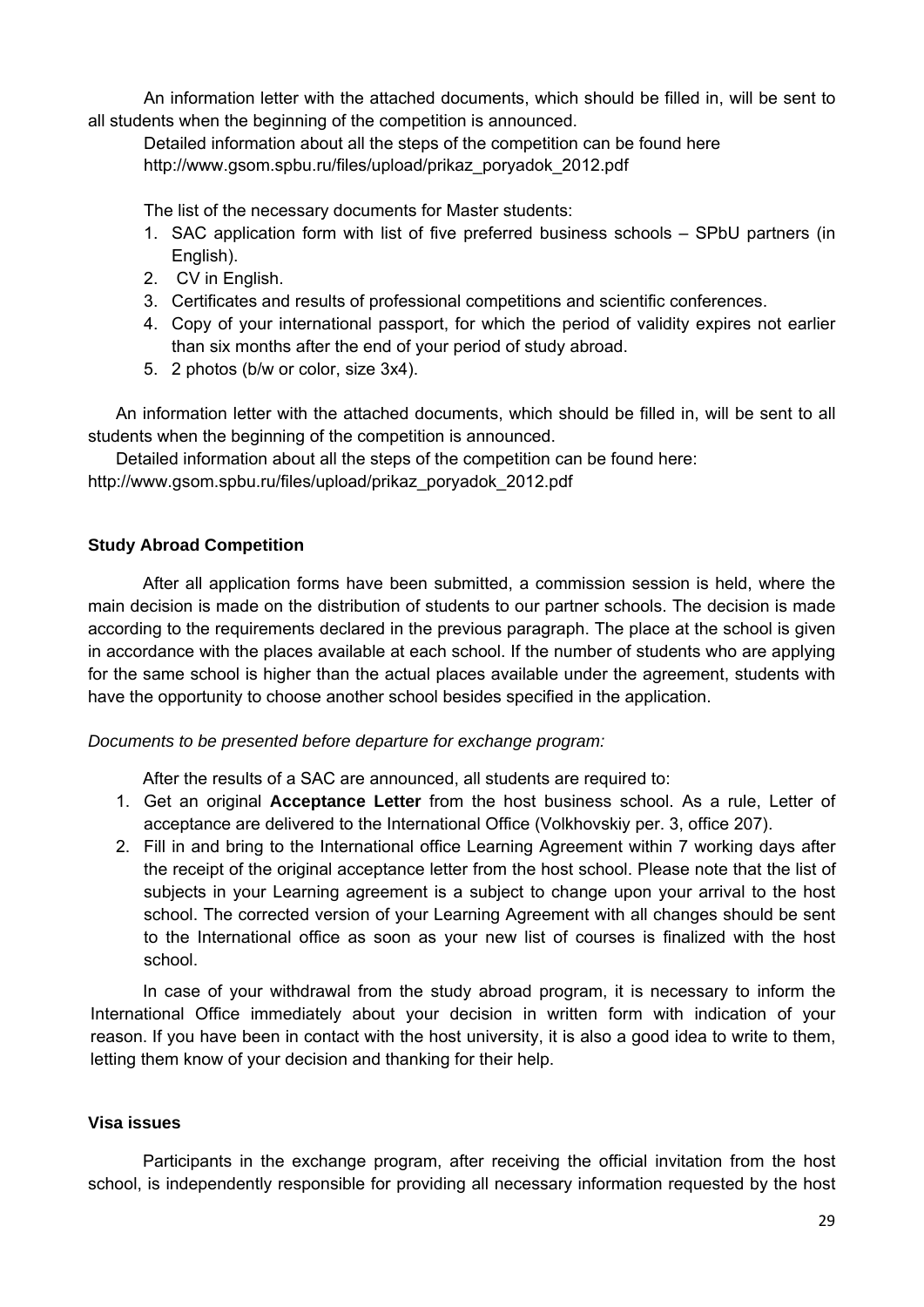university in the form of questionnaires and forms for visa or residence permits in order to enter the host contry to the Consulate/Embassy of that country.

To get a student visa to some countries one is required to go to Moscow, as the Consulates of these countries in St.Petersburg do not process such types of visas. Be sure to check in very good time what the circumstances are for your host country.

To get all the documents prepared on time, please find out in the Embassy of the country you are planning to study in answers to the following questions:

- The type of visa (short/long term, national).
- Terms for issuing the visa.
- The full list of necessary documents.

We draw your attention to the fact that all the expenses connected with visa issuing are covered by the student.

#### **Life and Health Insurance**

According to the agreements between GSOM and our partner schools - participants in the exchange program must have an insurance policy before leaving for their stay abroad, valid during the whole period of stay. Some consulates and the Embassies of some countries demand to your insurance policy be issues before they will process your documents for the visa application.

#### **After arriving back to Russia**

- 1. Next working day after returning from their exchange programs students are to bring to the International office (Volkhovsky per, 3, office 207) the document confirming their return, signed by the managers of Bachelor or Master programs.
- 2. Transcript of records given by the host school.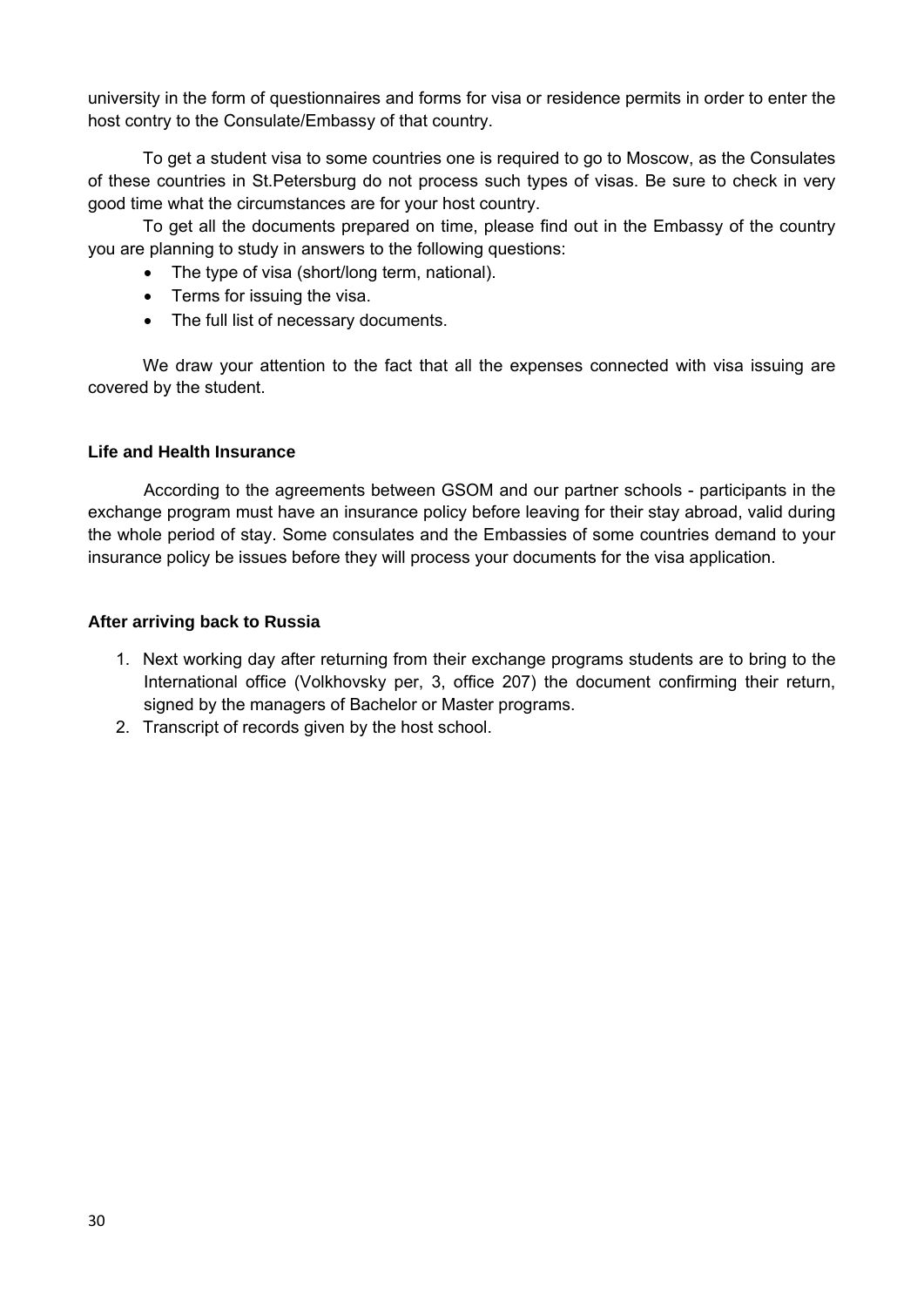# **EXTRACURRICULAR ACTIVITIES**

The Department of Student Services is engaged in work with students intwo main areass: social and extracurricular work.

Deputy Head of Student Services. Associate Vice-Rector SPbSU

#### **Vadim Fedorov**  Dekabristov, 16, office 122 Phone: (812) 350 13 81 Fedorov@gsom.pu.ru

Social work includes the preparation of documents for the nomination of students for scholarships, financial support and the process of documentation for the settlement of nonresident (foreign or incoming national?) students in the dormitories of SPSU.

The Department controls and records the students receiving grants and students, obtaining their educationon a fee-paying basis. The Department is also preparing documents to send students, who are getting federal budget support, to the rest houses of State University, such as "Horizon" and the "University".

Assistance and control is also provided of the military service registration and monitoring of the medical student examination, organized by SPbUThe main areas of extracurricular activities are to engage students in sports activities, promote the concept of health, and inform students about the various aspects of student life within the university. Department staff organizes and carries out various activities.

Such intellectual games as "What? Where? When?" have become a traditional part of student life. GSOM organizes a football championship and the GSOM football cup and supportss out the Annual Drucker Student Awards Event.

#### **The Student Scholarship Program**

Students who are supported by the federal budget and successfully complete the term with "excellent" and/or "good" grades receive a monthly academic scholarship in the amount of 1,272 rubles. Students, who have just started their higher education and are supported by the federal budget, are also eligible to receive an academic scholarship.

Students, who are supported by the federal budget and who provide a standard form certification and submit proper application in person, have the right to receive state social aid in the amount of 1800 rubles.

State aid is guaranteed for following groups of students:

- Orphans and children, left without parental care
- Recognized disability of groups 1 and 2
- Victims of Chernobyl catastrophe
- Disabled and war veterans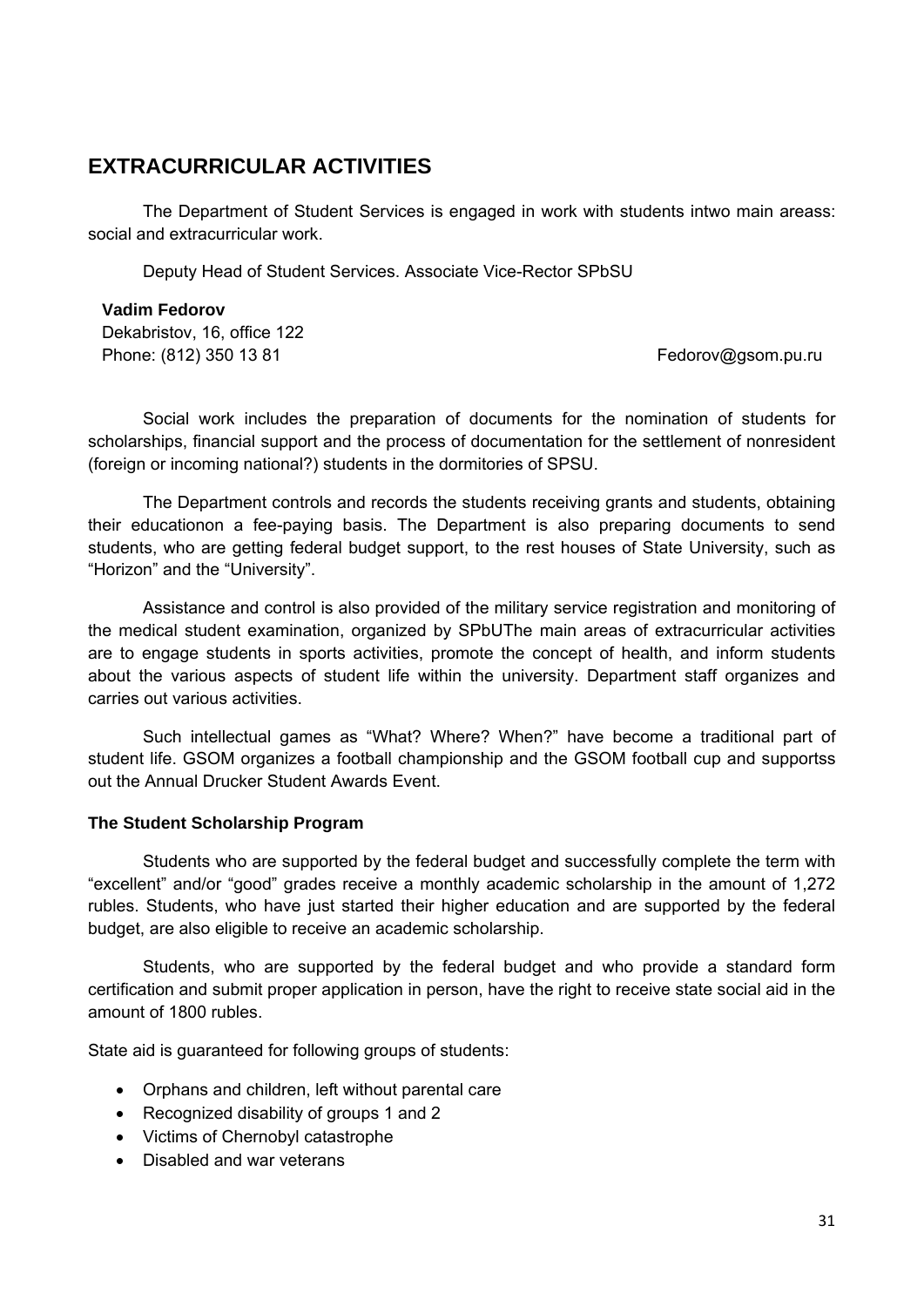Once a semester, students receiving financial assistance from the federal budget are eligible for financial support provided they are orphans, children left without parents support, disable students, student members of low-income families, students, who are poor and are single, students from single-parent families, and who find themselves in a difficult financial situation, non-resident students, students who have a family with children.

#### **Vacation and Health Treatment**

Medical treatment and disease prevention is carried out at the MANO (medical center) Of St. Petersburg State University (area of activity- disease prevention, health examination, vaccination, registration of sabbaticals.

Student Branch Vailevsky Island, Korablestroitelei, St. 20 Tel.: (812) 3553406 D Department of Petrodvorets Petrodvorets, University Avenue, 35 Tel.: (812) 4284607

Students obtaining their education at the expense of the federal budget are eligible to receive vouchers to the sanatorium of SPbU.

The Sanatorium-dispensary is located in a green and ecologically clean corner of Peterhof (St. Petersburg State University campus in Peterhof, to get there get on the train or on the bus from the Baltijskaya train station or bus from the subway "Avtovo"), is near the palaces, museums and parks.

The Sanatorium-dispensary is a modern, 9-storey building with two elevators. The building is equipped with rooms for rest, a treatment room, a cafe, two gyms and a sauna.

Students can use the library, a TV in the lobby, free table tennis, "fitness" class and during the winter time — Finnish sled-riding Meals: three times a day in the Cafeteria "Hermes" in Art. Peterhof.

Students also have the opportunity to go for a weekend to the health center "University", located in the resort area of the Leningrad region (Health complex "University" is located 20 kilometers away from the picturesque area Zelenogorsk Semiozerje).

For obtaining permits for a weekend, please contact the Department of Student Affairs in room 122, where applications for permits may be submitted.

#### **Business Plan Competition**

The annual business plan competition is a joint project of the Graduate School of Management, St. Petersburg State University and the Haas School of Business, University of California, Berkeley. Project leader since its founding in 1999, is Professor Godwin Wong.

The purpose of the competition is to strengthen the entrepreneurial spirit of students, by encouraging them to acquire the skills of business planning, and by testing the ideas of students and alumni against real life issues.

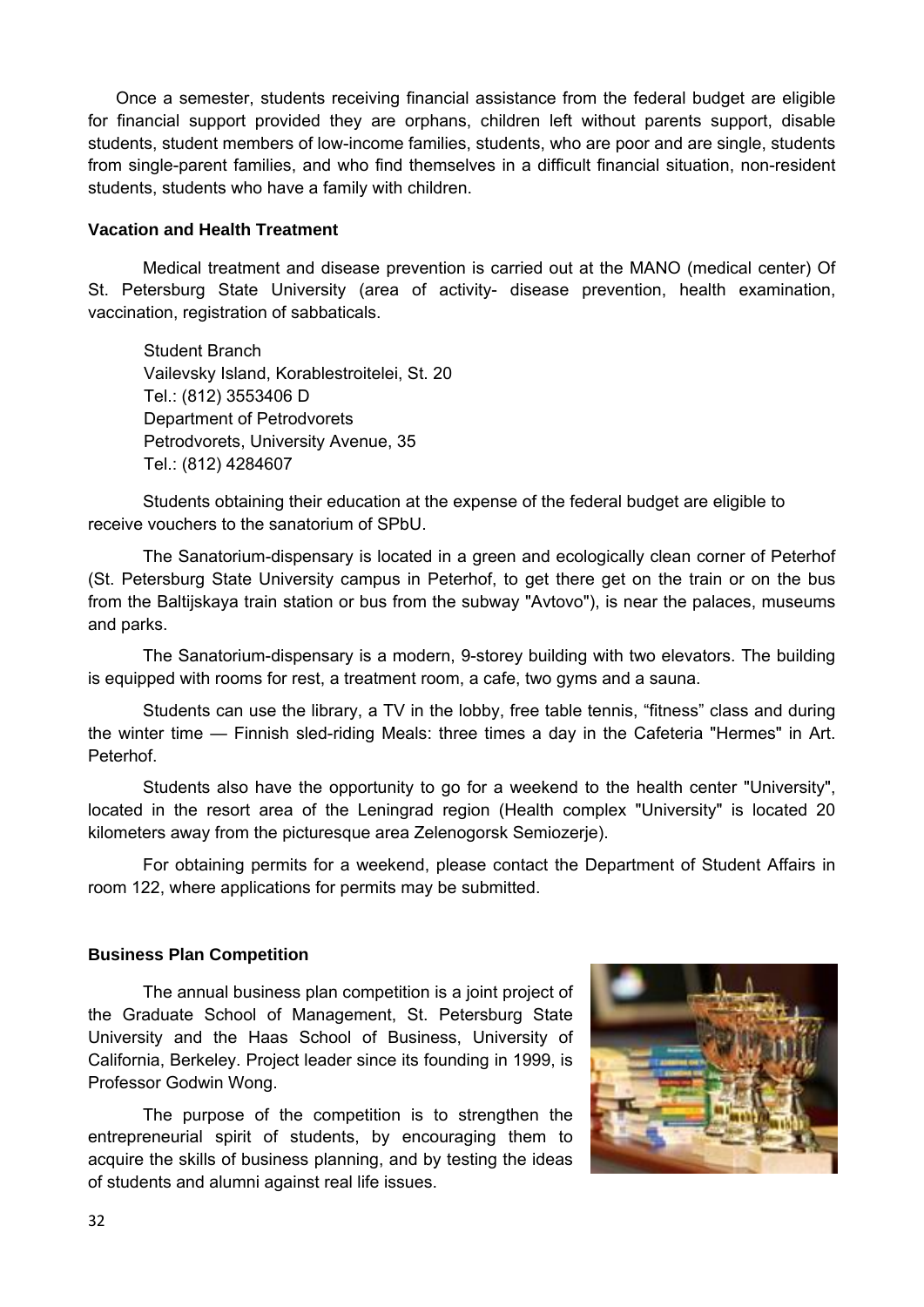GSOM is proud to see that the competition is constantly increasing in the number of participating talented students - both from faculties of the University, and from other universities. The 11th annual Godwin Wong business plan competition was attended by students from 16 different schools in seven cities and two countries.

#### **The Student Council**

The Student Council is an independent student organization at the service of the students of the Graduate School of Management, St. Petersburg State University.

The goals of the Student Council are:

- Assist in the development of GSOM;
- Practical implementation of projects that are in demand among students GSOM;
- Centralization of student activities;
- Development of student activities in addition to the daily educational process;
- Рroviding support for students in their creativity, entrepreneurship and innovation;
- Рroviding the opportunity to gain practical experience for students during the project implementation of the Student Council;
- Getting in touch with the culture and tradition of the long-term development projects of GSOM;
- Developing relationships with other students of the school and of other universities;
- Support for new studentss in their adjustment to life at GSOM.

The activities of the Student Council are based on the principles of respect, cooperation, transparency, representation and equality.

In order to achieve better interaction between students and the administration, the Student Council starting from the 2010/2011 academic year is made up of group leaders and the representatives of initiative groups;

Regular meetings of the Student Council with the administration of the main educational programs are carried out at least 1 time per month, except during the exam sessions and holidays). Staff is invited to the meetings, the major task of which is to answer all the questions of the students.

#### **The Drucker Annual Student Award ceremony**

The award is named in honor of the management guru, world-renowned writer, teacher and consultant Peter Drucker. The annual ceremony began in 1995.

Students of GSOM came up with the idea of this annual event at GSOM. In 2001, Professor Drucker has agreed to give his name to this student initiative. Today, the ceremony reflects the entire spectrum of student life not only of the Graduate School of Management, but of the entire university.

The award is usually called the "Student Oscar," Which is an iIndispensable element of the ceremony a bronze statuette of a modern businessman. Nominees are chosen by the students and get a the statuette and a prize – which is a very prestigious. It is given for recognition of merit in education, scientific creativity, and